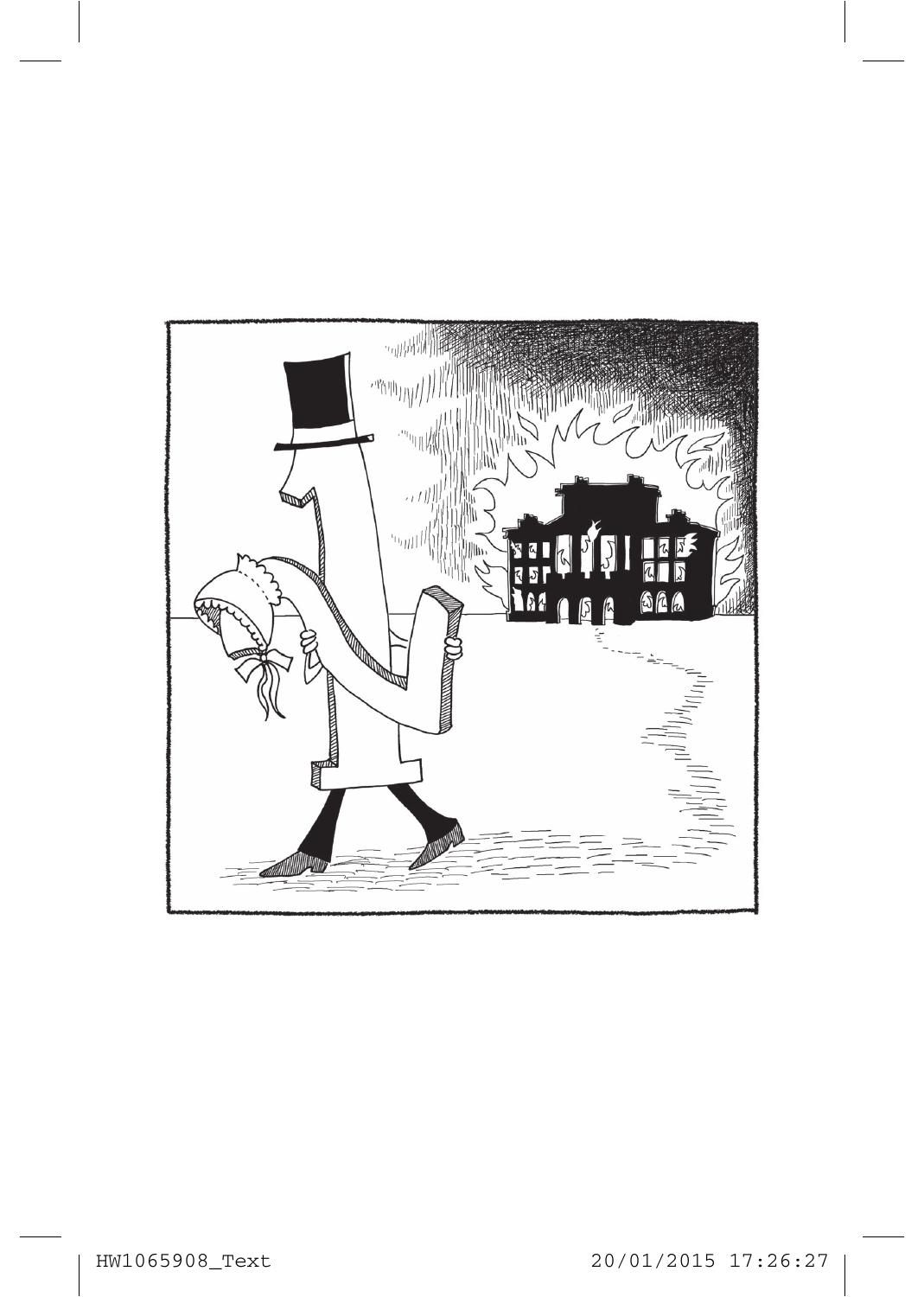# Every Number Tells a Story

Jerry Newport asked me to pick a four-digit number.

'2761,' I said.

'That's  $11 \times 251$ ,' he replied, reciting the numbers in one continuous, unhesitant flow.

'2762. That's  $2 \times 1381$ .

'2763. That's  $3 \times 3 \times 307$ .

'2764. That's  $2 \times 2 \times 691$ .'

Jerry is a retired taxi driver from Tucson, Arizona with Asperger syndrome. He has a ruddy complexion and small blue eyes, his large forehead sliced by a diagonal comb of dark blond hair. He likes birds as well as numbers, and when we met he was wearing a flowery red shirt with a parrot on it. We were sitting in his living room, together with a cockatoo, a dove, three parakeets and two cockatiels, which were also listening to, and occasionally repeating, our conversation.

As soon as Jerry sees a big number, he divides it up into prime numbers, which are those numbers  $-2$ , 3, 5, 7, 11 ...  $-$  that can only be divided by themselves and 1. This habit made his former job driving cabs particularly enjoyable, since there was always a number on the licence plate in front of him. When he lived in Santa Monica, where licence numbers were four and five digits long, he would often visit the four-storey car park of his local mall and not leave until he had worked through every plate.

In Tucson, however, car numbers are only three digits long. He barely glances at them now.

'If the number is more than four digits I'll start to pay attention to it. If it's four digits or less, it's roadkill. It is!' he remonstrated. 'Come on! Show me something new!'

Asperger's is a psychological disorder in which social awkwardness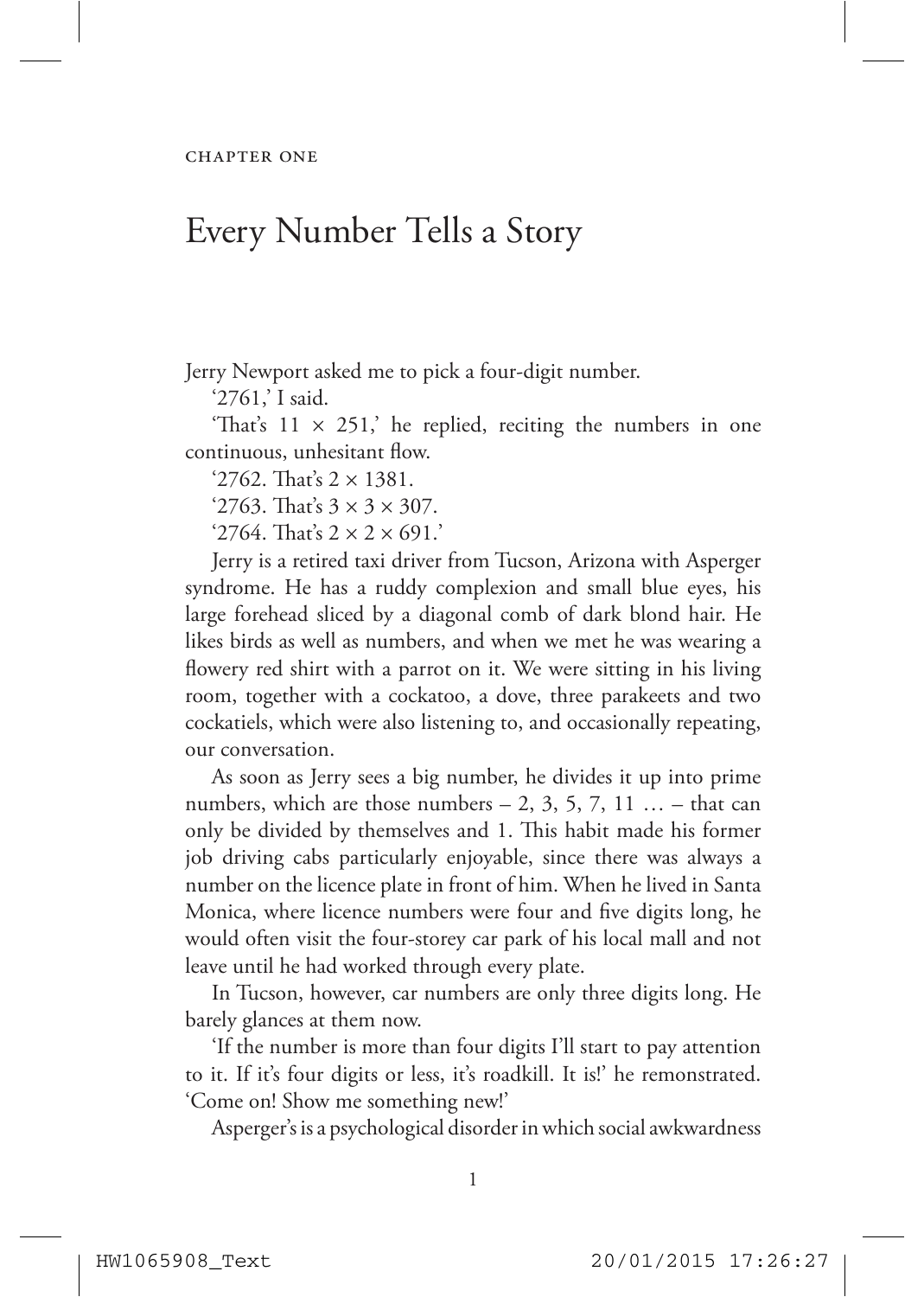can coexist with extreme abilities, such as, in Jerry's case, an extraordinary talent for mental arithmetic. In 2010 he competed at the Mental Calculation World Cup in Germany having done no preparation. He won the overall title of Most Versatile Calculator, the only contestant to score full marks in the category where 19 five-digit numbers have to be decomposed into their constituent primes in ten minutes. No one else got even close.

Jerry's system for breaking down large numbers is to sieve out the prime numbers in ascending order, extracting a 2 if the number is even, extracting a 3 if it divides by three, a 5 if it divides by five, and so on.

He raised his voice to a yell: 'Oh yeah, we're sievin', baby!' He started moving his body around: 'We're on stage. Throw those numbers out, crowd, and we'll sieve 'em for ya! Yeah! Jerry and the Sievers!'

'I've got a pair of sievers,' interrupted his wife, Mary, who was sitting on the sofa next to us. Mary, a musician and former Star Trek extra, also has Asperger's, which is much less common in women than it is in men. A marriage between two people with Asperger's is very rare, and their unconventional romance was turned into the 2005 Hollywood movie *Mozart and the Whale*.

Sometimes Jerry cannot extract any primes at all from a large number, which means the number is itself prime.When this happens it gives him a thrill: 'If it's a prime number I've never found before, it's kinda like if you were looking for rocks, and you've found a new rock. Something like a diamond you can take home and put on your shelf.'

He paused. 'A new prime number – it's like having a new friend.'

The earliest words and symbols used for numbers date from about 5000 years ago in Sumer, a region in what is now Iraq. The Sumerians did not look far when coming up with names. The word for one, ges, also meant man, or erect phallus. The word for two, *min*, also meant woman, symbolic of the male being primary and the woman his complement, or perhaps describing a penis and a pair of breasts.

Initially, numbers served a practical purpose, like counting sheep and calculating taxes. Yet numbers also revealed abstract patterns,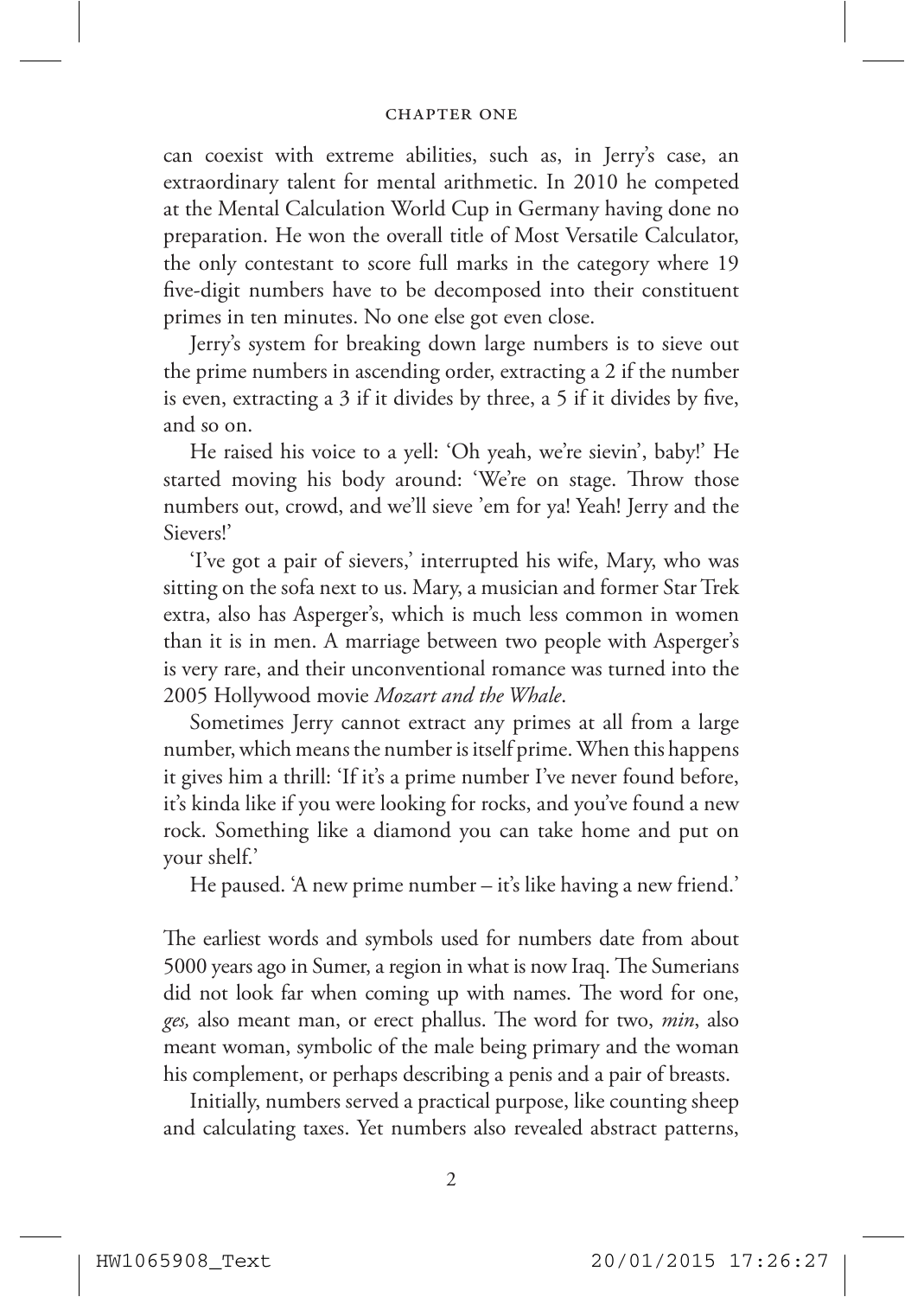which made them objects of deep contemplation. Perhaps the earliest mathematical discovery was that numbers come in two types, even and odd: those that can be halved cleanly, such as 2, 4 and 6, and those that cannot, such as 1, 3 and 5. The Greek teacher Pythagoras, who lived in the sixth century BCE, echoed the Sumerian association of one with man and two with woman by proclaiming odd numbers masculine and even numbers feminine. Resistance to splitting in two, he argued, embodied strength, while susceptibility to splitting in two was a weakness. He gave a further arithmetical justification: odd was master over even, just as man is master over woman, because when you add an odd number to an even number, the answer remains odd.

Pythagoras is most famous for his theorem about triangles, which we will come to later. But his belief about number gender has dominated Western thought for more than two thousand years. Christianity embraced it within its creation myth: God created Adam first, and Eve second. One signifies unity, and two is the 'sin which deviates from the First Good'. For the medieval Church, odd numbers were stronger, better, more godly and luckier than the evens, and by Shakespeare's time, metaphysical beliefs about odd numbers were common: 'They say there is divinity in odd numbers, either in nativity, chance or death,' Falstaff declares in *The Merry Wives of Windsor*. These superstitions remain. Mystical numbers still tend to be odd, notably the 'magic' three, the 'lucky' seven, and the 'unlucky' thirteen.

Shakespeare is also responsible for popularizing the modern meaning of 'odd'. Originally, the word only had a numerical sense. It was used in phrases such as 'odd man out', the unpaired member of a group of three. But in *Love's Labour's Lost*, the farcical Spaniard Don Adriano de Armado is described as 'too picked, too spruce, too affected, too odd, as it were'. Having one left over when divided by two has meant peculiar ever since.

It is human nature to be sensitive to numerical patterns. These patterns provoke subjective responses, sometimes extreme ones, as we saw with Jerry Newport, but also more generally, leading to deeply held cultural associations. Oriental philosophy is based on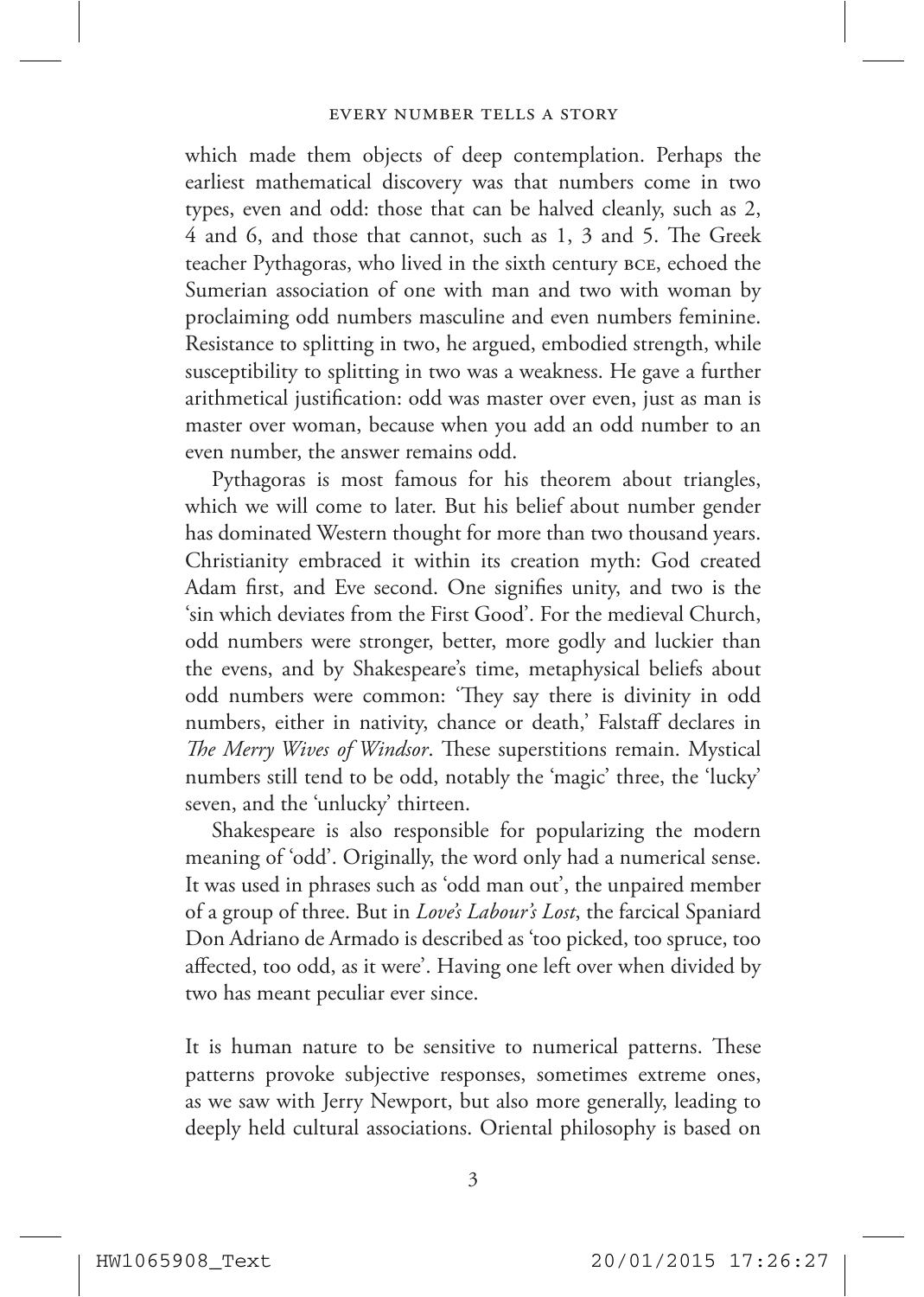an appreciation of the dualities in nature, symbolized by *yin* and *yang*, literally 'shadow' and 'light'. *Yin* is associated with passivity, femininity, the moon, misfortune and even numbers, and *yang* with their complements: aggressiveness, masculinity, the sun, good fortune and odd numbers. Again, we see a historic link between luck and oddness, and this link is especially strong in Japan, where, for example, it is customary to give three, five or seven items as a gift. Never four or six. When giving cash to newlyweds, the amounts ¥30,000, ¥50,000 and ¥100,000 are preferred, although ¥20,000 is acceptable, in which case the recommendation is to 'odd things out' by dividing the value into one ¥10,000 and two ¥5,000 bills. The aesthetics of odd numbers also underpins the Japanese classical art of flower arranging, *ikebana*, which uses only odd numbers of items, an influence of the Buddhist belief that asymmetry reflects nature. A meal of Japanese haute cuisine, *kaiseki*, always comprises an odd number of dishes, and, just so kids get the message early on, the annual celebration of youthful good health is called the Seven-Five-Three festival, in which only children who are three, five and seven years old take part. The Japanese taste for odd numbers is so ingrained, wrote Professor Yutaka Nishiyama of the Osaka University of Economics, that when the government released a ¥2,000 note in 2000 no one ever used it.

(Number superstitions are stronger in East Asian countries than they are in the West. These countries also score higher in international tests of numeracy, indicating that strong mystical beliefs about numbers are not necessarily an impediment to learning arithmetical skills. Superstitions, in fact, may encourage a respect for numbers, and an intimacy and playfulness with them – just like mathematics does. The most widely held Asian number belief is based on a pun. Because the words for 'four' in Japanese, Cantonese, Mandarin and Korean (*shi*, *sei*, *si*, *sa*) sound the same as the words in those languages for death, the number four is avoided when at all possible. Hotels across the region often do not have fourth floors, aeroplanes often do not have fourth rows and companies often do not release product lines with a 4 in the name. Indeed, the association of four with death is so strongly held that it has become a self-fulfilling prophecy: US records show that among Japanese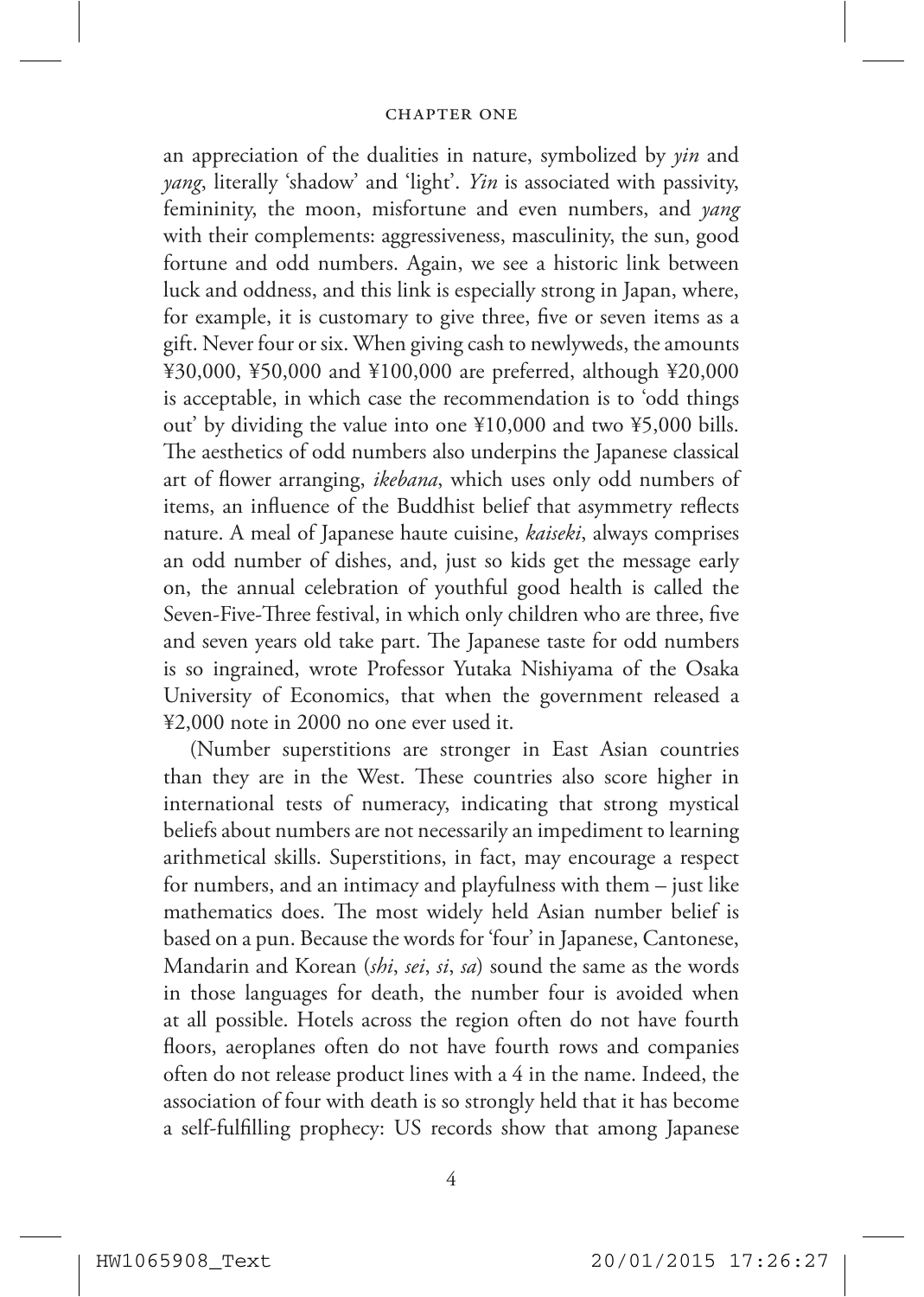and Chinese Americans, fatal heart attacks surge on the fourth of each month. Eight, however, is lucky, because the word in Chinese sounds like 'prosperity'. The number 8 appears disproportionately often in retail prices in Chinese newspaper adverts. Two deaths equal a prosperous life.)

In India too, odd numbers are seen as the most auspicious type of number. Is there any reason why in both the East and the West odd numbers are imbued with more spiritual significance than even ones? It may be related to the fact that our brains spend longer processing odd numbers than they do evens, a phenomenon discovered by the psychologist Terence Hines of Pace University, which he calls the 'odd effect'. In one experiment Hines displayed pairs of digits on a screen. Either the digits were both odd, such as 35, both even, such as 64, or one even and one odd, such as 27. He told respondents to press a button only when the digits were even-even or odd-odd. On average it took respondents about 20 per cent longer to press the button when both digits were odd, and they made more mistakes. At first Hines did not believe his results, thinking there must be a flaw in his testing procedure, but the phenomenon showed up clearly in follow-up research. We feel differently towards odd numbers not just because of age-old cultural beliefs but because we *think* differently about them. They are literally more thought-provoking.

There is a linguistic clue to the odd effect, invisible to speakers of English, which is the only major European language to have unrelated words for odd and even. In French, German and Russian, for example, the words for even and odd are 'even' and 'not-even': *pair*/*impair*, *gerade*/*ungerade,* and *chyotny*/*nyechyotny*. Evenness is an idea that precedes oddness. It is a simpler concept, easier to understand.

The cognitive gap between odd and even numbers has been the subject of other studies. James Wilkie and Galen Bodenhausen of Northwestern University decided to investigate whether there was any psychological basis to the ancient belief that odds are male and evens are female. They showed respondents randomly assigned pictures of the faces of young babies, each next to a three-digit number that was either odd-odd-odd or even-even-even, and asked them to guess the baby's sex. This experiment sounds absurd, and it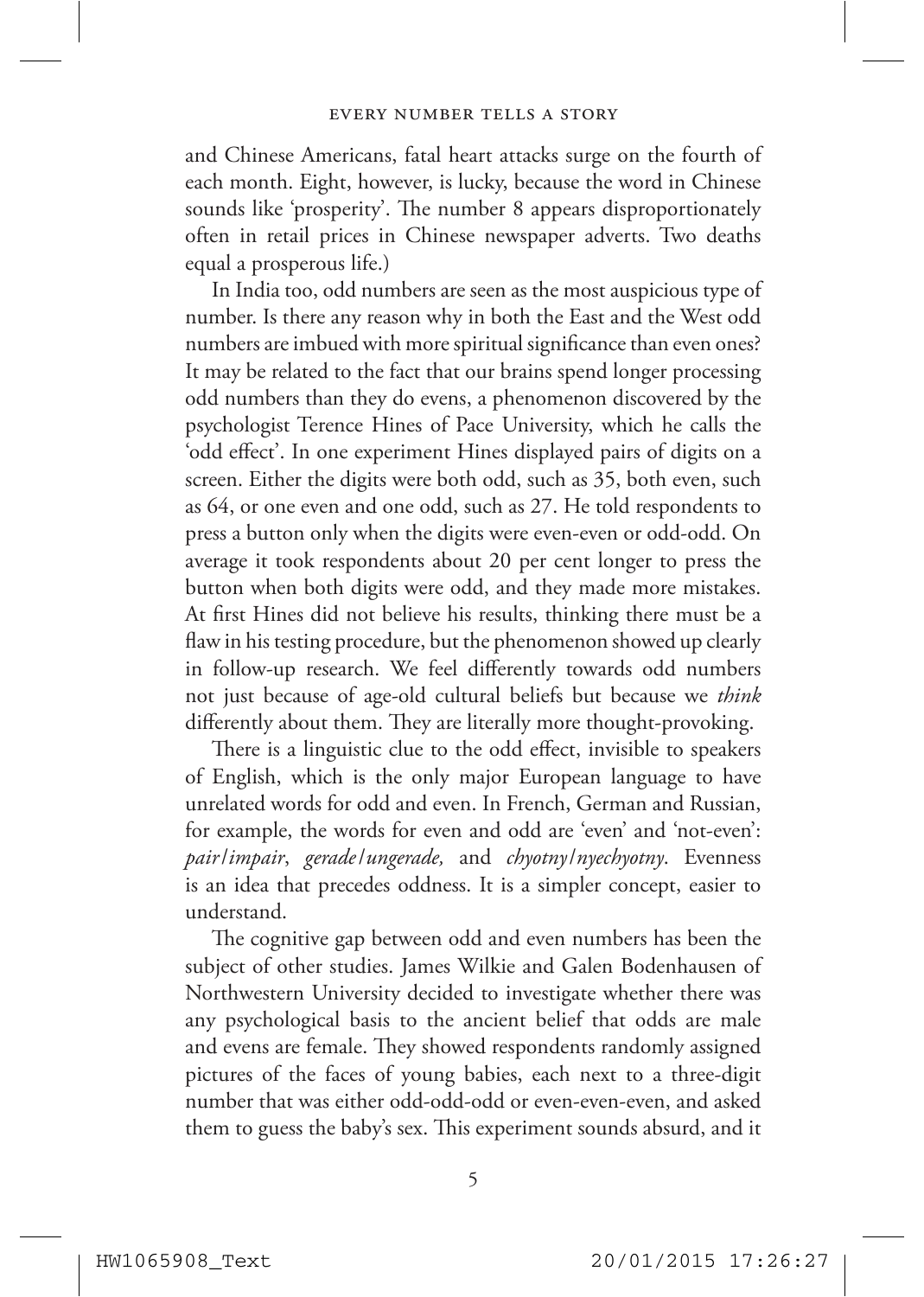## CHAPTER ONE

would have been forgotten had it not achieved a striking result: the choice of number had a significant effect. Respondents were about 10 per cent more likely to say that a baby paired with odd numbers was a boy, than if the same baby was paired with even numbers. Wilkie and Bodenhausen concluded that the Pythagoreans, medieval Christians and Taoists were right. The ancient, cross-cultural belief that odds are associated with maleness and evens with femaleness was supported by the data. 'It may indeed be a universal human tendency to project gendered meanings onto numbers,' they wrote. They were unable to explain, however, why odd is masculine and even is feminine, rather than vice versa.

Culture, language and psychology play a role in the way we understand mathematical patterns, as we have seen here with odd numbers, and as we will see shortly with other numerical cues. Numbers have a fixed mathematical meaning – they are abstract entities signifying quantity and order – yet they also tell other stories.

The influential German theologian Hugh of Saint Victor (1096–1141) provided an early guide to numbers: ten represents 'rectitude in faith', nine, coming before ten, 'defect among perfection', and eleven, coming afterwards, 'transgression outside of measure'. If Hugh were alive today he would undoubtedly find lucrative employment at The Semiotic Alliance, one of the world's leading semiotics agencies. I met its founder, Greg Rowland, in London. With a black and white T-shirt under his jacket, strong lines on his forehead and sharp eyes, he came across as a groovy university professor, although his habitat is not the library but the executive boardroom. Greg advises multinational companies on the symbolism of their brands, which involves the cultural associations of numbers. His clients include Unilever, Calvin Klein and KFC. The number eleven, for example, is an essential element of KFC's corporate mythology: its signature dish is fried chicken seasoned with Colonel Sanders' secret Original Recipe of eleven herbs and spices. 'This is the key mystical use of the number eleven in commercial culture,' said Greg. The number represents transgression, he added, in this case an extra ingredient, one beyond the ordinary. 'Eleven has just gone that one past ten. It has recognized that there is an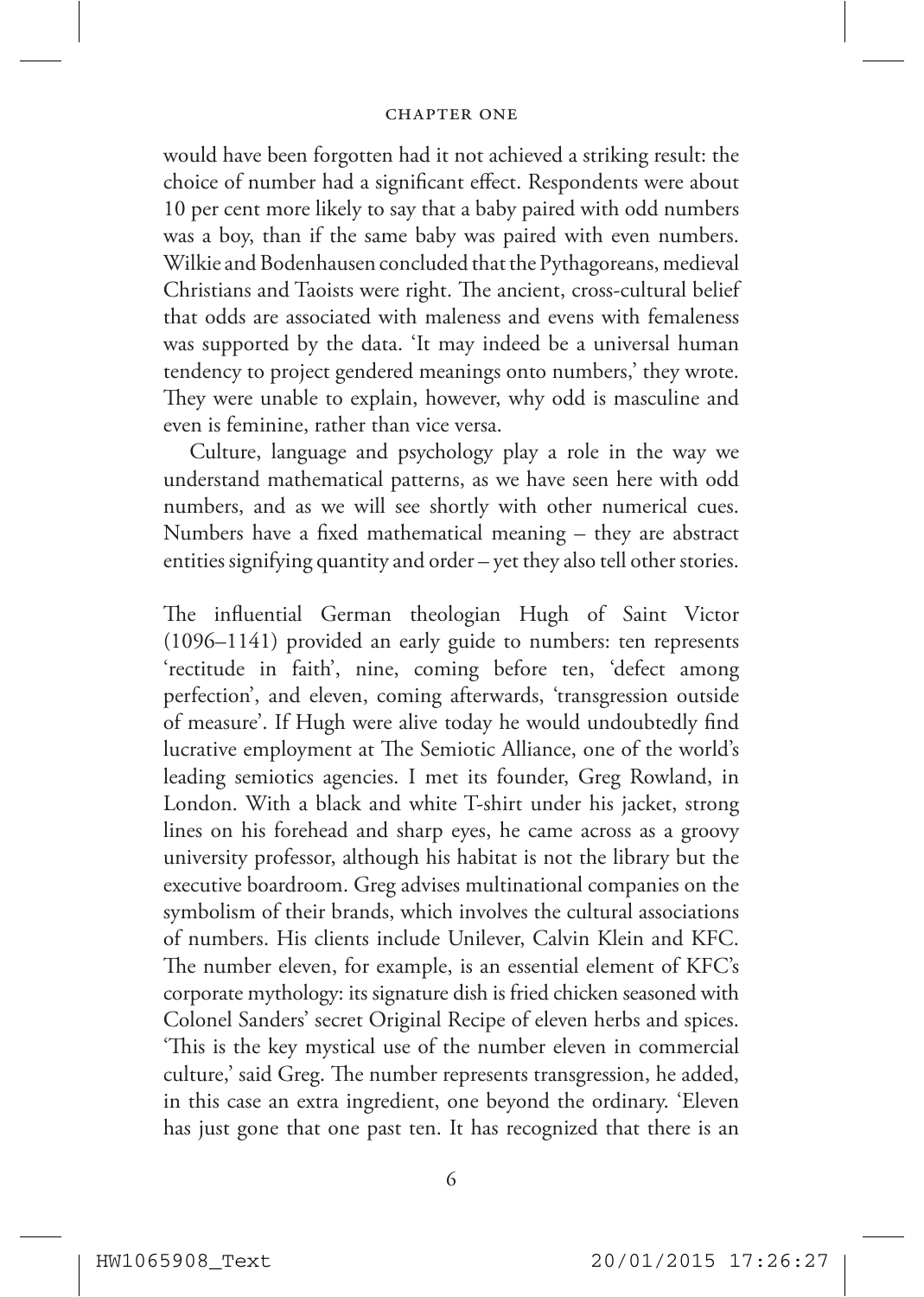order to things, and now it is exploring the distance beyond. Eleven is opening the door to the infinite, but it's not going too far. It is … bourgeois rebellion at its most finite!' I asked if Colonel Sanders was therefore no different from the rocker in *Spinal Tap* whose amp went up to 11 so it could be louder than amps labelled to 10. Greg laughed: 'Yes! But I actually believe it! I believe that 11 is more interesting than 10!'

The *Spinal Tap*-style extra 1, he added, is a common meme. A classic example is Levi's 501 jeans. 'This raises the expectation but doesn't overplay it. It's that extra little bit, and that is what Levi's is always doing, or in its glory days always did: adding an extra little button here, or a new piece of sewing there. It really was just a 1. Levi's is saying it's not just 500, it's one better than that, in the way that  $502 -$  two better – doesn't work. There is that mystical added element, which stops it being as definable and reasonable as 500. For the big decimals it works best: the film *2001: A Space Odyssey*, the 101 drum machine, Room 101. It wasn't Room 100 – who'd be scared of that?'

Long before Levi's started making jeans, the significance of the extra 1 was an established part of Indian culture. *Shagun* is the tradition that gifts of money are always a round sum with one rupee added, such as Rs101, Rs501 or Rs100,001. Gift envelopes in wedding shops, for example, come with a one rupee coin glued to them, so you don't forget it. While there is no single explanation for the practice – some say the 1 is a blessing, others that it represents the beginning of a new cycle – it is accepted that the symbolic value of the extra 1 is as important as the monetary value of the notes inside.

Which brings me to an old family story. In the early twentieth century my grandfather was working on a new recipe for carbonated lemonade. He called it 4 Up. Consumers did not take to it, so he spent a few years developing it some more. His next launch, 5 Up, also failed. After another few years he released 6 Up, and guess what? It flopped, too. Grandad died, tragically, without knowing how close he came.

Yes, it's an old joke. But it contains a truth. In business, as in religion, a good number is fundamental. The number ten – 'rectitude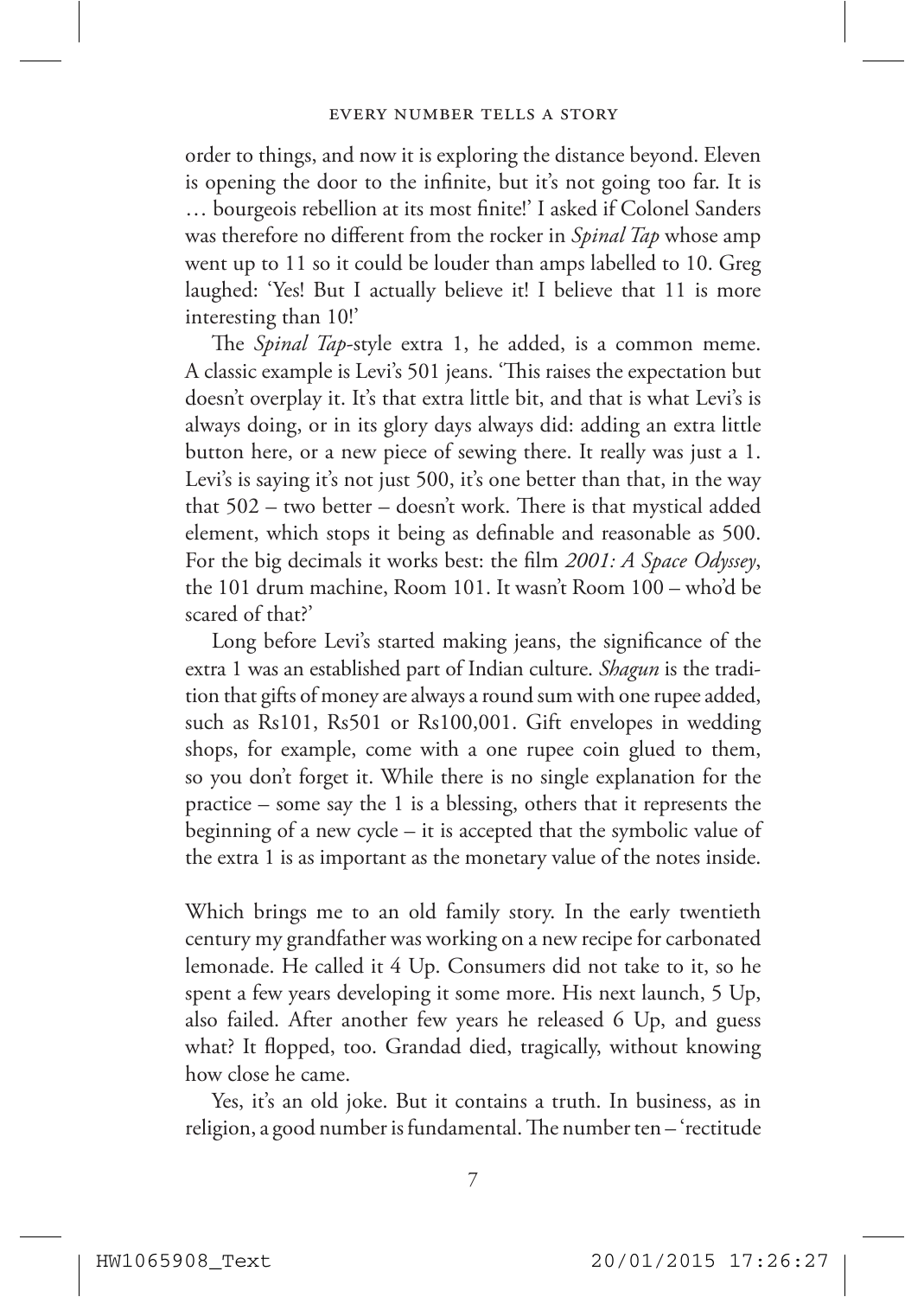in faith' – strengthens faith in the anti-acne cream Oxy 10: 'Ten is about balance, security, returning to the norm. It's the absolute decimal,' said Greg. 'There is no argument with 10, and that's what you want with spot things. You don't want Oxy 9, or Oxy 8 even. You certainly don't want Oxy 7 or 11 or 13 or 15. For a product like Oxy 10 you want certainty.' I asked him if he thought the allpurpose lubricant WD-40 would have been as successful if it had been called WD-41. 'WD-41 would not be reliable,' he insisted. 'WD-41 would have more stuff in it than you would want. It would have some extra bit in it, wouldn't it?' He thought aloud about other variants: 'WD-10 would have binary function. Either it did something or it didn't. But then it is not WD-400 or 4000 – you don't want to overdo it! WD-40 is not over-claiming. It is a simple, humble enhancement.' According to company legend, the brand owes its name to the chemist Norm Larsen. He was trying to invent a liquid that would prevent corrosion, hence 'Water Displacement' in the name. WD-40 was his fortieth attempt. It is impossible, of course, to know how well the product would have done had Larsen got the formula right on his forty-first try. Yet academic research corroborates Greg's semiotic evaluation: for household products, divisible numbers are more attractive to consumers than indivisible ones.

In 2011, Dan King of the National University of Singapore and Chris Janiszewski of the University of Florida demonstrated that an imaginary brand of anti-dandruff shampoo was better liked when it was called Zinc 24 than when it was called Zinc 31. The respondents preferred Zinc 24 so much that they were willing to pay ten per cent more for it. King and Janiszewski argued that customers prefer 24 because they are more familiar with the number from their schooldays, when the lines  $3 \times 8 = 24$ and  $4 \times 6 = 24$  are drummed into pupils by rote. By comparison, 31 is a prime number and does not appear in any school multiplication table. The professors claimed that increased familiarity with 24 means we process the number more fluently, which gives us the feeling that we like it more. Our preference for 24 over 31, they argued, transfers to a preference for Zinc 24 over Zinc 31. Greg was not surprised when I told him of this research,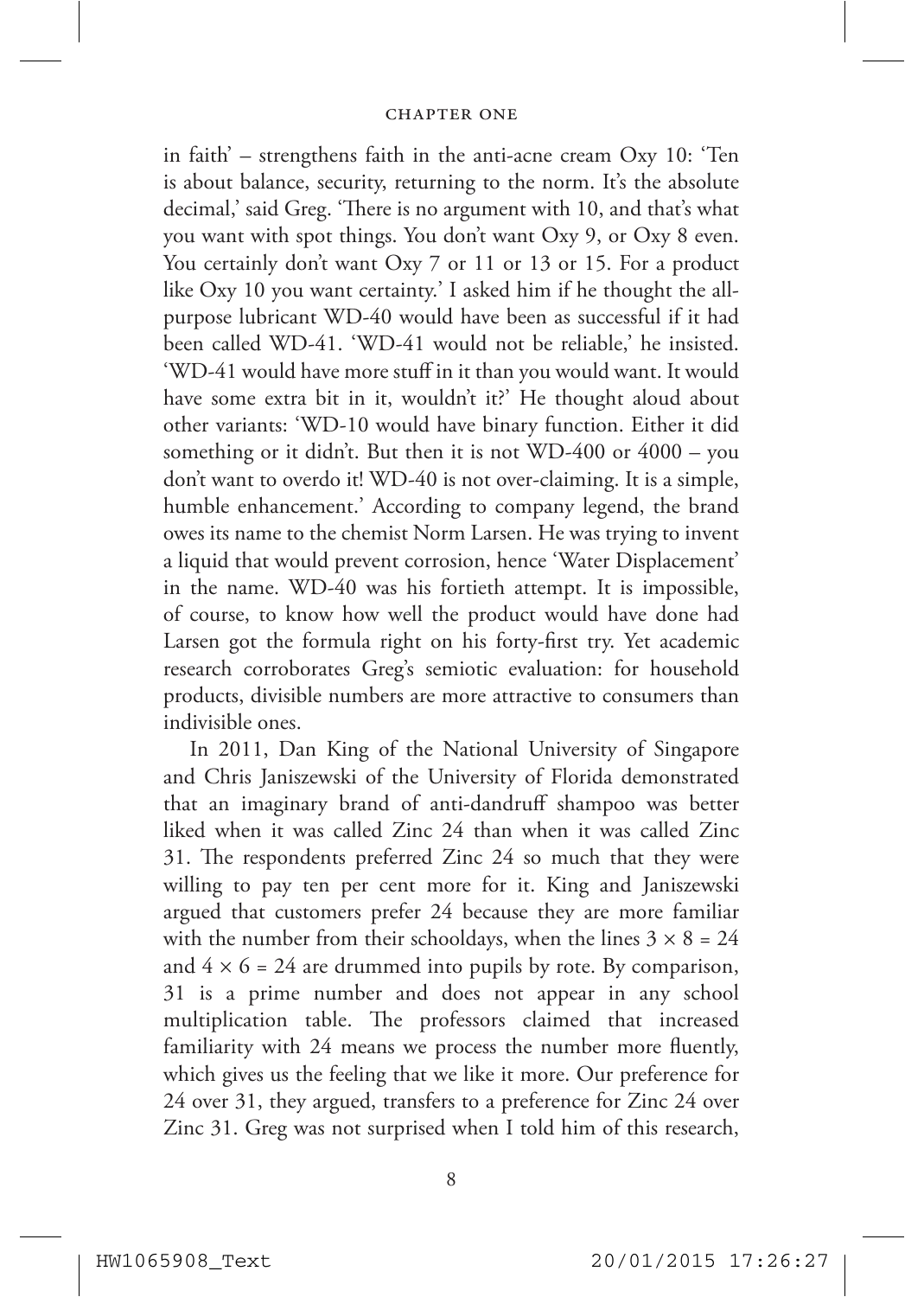but he had a more cultural take: 'Zinc 24 fits our sense that evennumbered products bring us back to a sense of normalcy, to a sense of things as they should be,' he said. 'Odd numbers provide extra room for a bit of emotional negotiation, which is why there is more mysticism around them.' And why, he added, we don't want them in our hair.

To reinforce their hypothesis that processing fluency increases brand preference, King and Janiszewski designed a follow-up experiment that subtly included a multiplication sum in the advertisement for a numbered brand. They first decided on the products, Solus 36 and Solus 37, two fictitious lines of the real contact lens brand Solus. They then created four ads: one for Solus 36, one for Solus 37, and one for each product with the tag line '6 colors. 6 fits.' When there was no tag line, the participants preferred Solus 36 over Solus 37, as would be expected. But when the researchers included the tag line, Solus 36 increased in popularity and Solus 37 became even less popular than before. King and Janiszewski argued that our familiarity with 6, 6 and 36, from the six times table sum  $6 \times 6 = 36$ , increases our processing fluency of the numbers, just as the unfamiliarity of 6, 6 and 37, which are not arithmetically related, decreases it. The pleasure rush that comes from subconsciously recognizing a simple multiplication makes us feel good, they said, and we misattribute the buzz as satisfaction with the product. Companies would do well, they suggested, to include hidden sums in their ads.



6 colors, 6 fits. solus 37 Is it comfortable enough?™

*Which packet of contact lenses feels more desirable?*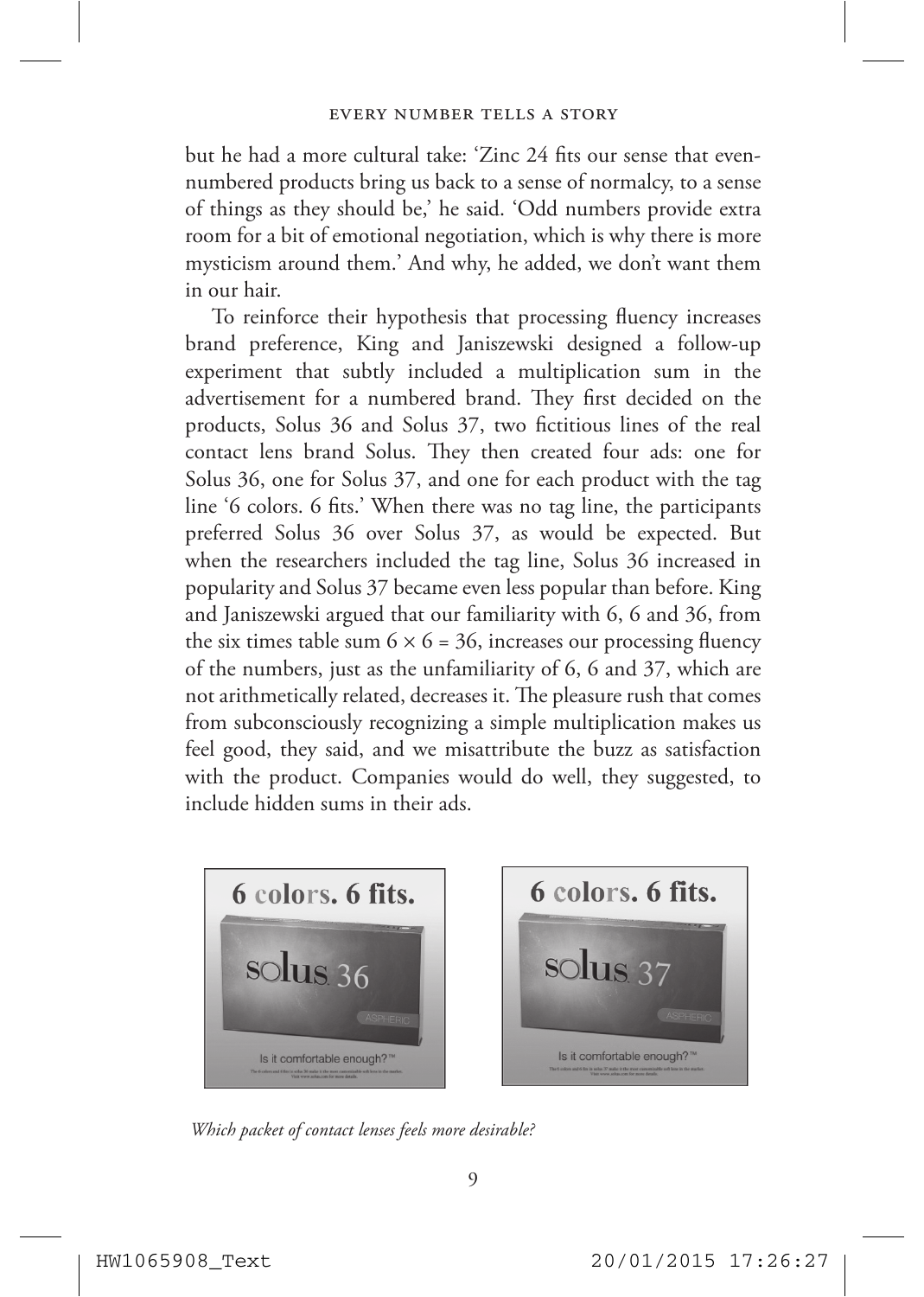King and Janiszewski's point is that we are always sensitive to whether a number is divisible or not, and this sensitivity influences our behaviour. We are all a bit like Jerry Newport, the taxi driver from Tucson, who cannot see a number without dividing it up into primes. Splitting in two is the earliest and most natural type of division. The arithmetical pattern, therefore, that we are most sensitive to – and for which our cultural associations are the most deeply rooted – is the difference between the evens and the odds.

Numbers were invented to describe precise amounts: three teeth, seven days, twelve goats. When quantities are large, however, we do not use numbers in a precise way. We approximate using a 'round number' as a place mark. It is easier and more convenient. When I say, for example, that there were a hundred people at the market, I don't mean that there were *exactly* one hundred people there. And when I say that the universe is 13.7 billion years old, I don't mean *exactly* 13,700,000,000, I mean give or take a few hundred million years. Big numbers are understood approximately, small ones precisely, and these two systems interact uneasily. It is clearly nonsensical to say that next year the universe will be '13.7 billion and one' years old. It will remain 13.7 billion years old for the rest of our lives.

Round numbers usually end in zero. The word *round* is used because a round number represents the completion of a full counting cycle, not because zero is a circle. There are ten digits in our number system, so any combination of cycles will always be divisible by ten.

Because we are so used to using round numbers for big numbers, when we encounter a big number that is non-round – say,  $754,156,293$  – it feels discrepant. Manoj Thomas, a psychologist at Cornell University, argues that our sense of unease with large, non-round numbers causes us to see these numbers as smaller than they are: 'We tend to think that small numbers are more precise, so when we see a big number that is precise we instinctively assume it is less than it is.' The result, he claims, is that we will pay more for an expensive object if the price is non-round. In one of Thomas's experiments, respondents viewed pictures of several houses together with their sale prices, which were randomly assigned either a round number, such as \$390,000, or a slightly larger, precise one, such as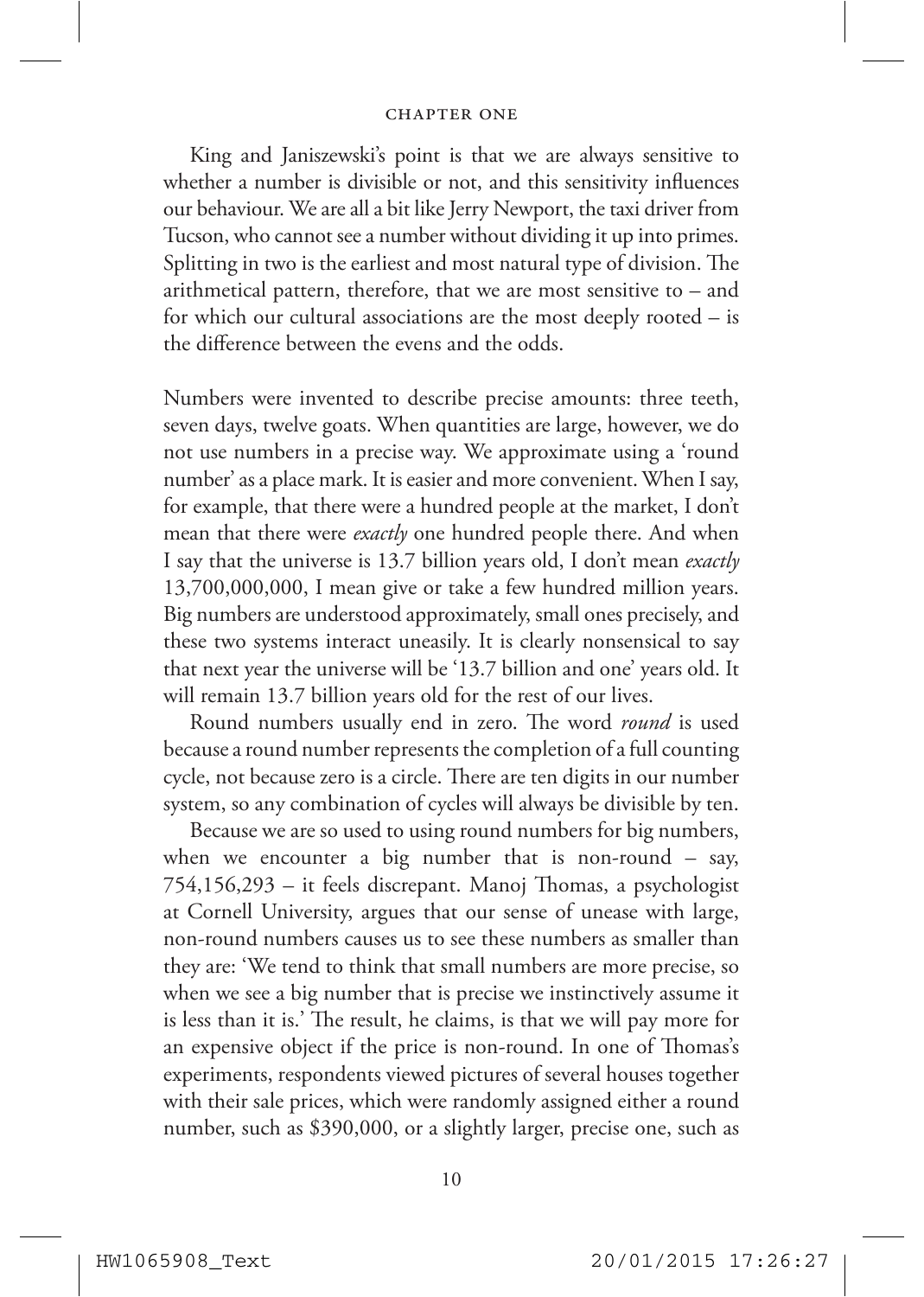\$391,534. Asked whether they considered each price high or low, on average the respondents judged the precise prices to be lower than the round ones, even though the precise numbers were actually higher. Thomas and his collaborators argued that whatever other inferences the respondents were making about why the price was precise – such as that the seller had thought more carefully about it, and so the price was fairer – they still made the subconscious judgement that non-round numbers are smaller than round ones. A tip to readers selling their homes: if you want to make money, don't end the price with a zero.

Earlier we discussed the cultural connotations of adding 1 to a round number. The practice of *subtracting* 1 from a round number also conveys a potent message.

When we read a number, we are more influenced by the leftmost digit than we are by the rightmost, since that is the order we read, and process, them. The number 799 feels significantly less than 800 because we see the former as 7-something and the latter as 8-something, whereas 798 feels pretty much like 799. Since the nineteenth century, shopkeepers have taken advantage of this trick by choosing prices ending in a 9, to give the impression that a product is cheaper than it is. Surveys show that anything between a third and two-thirds of all retail prices now end in a 9.

Though we are all seasoned shoppers, we are still fooled. In 2008, researchers at the University of Southern Brittany monitored a local pizza restaurant that was serving five types of pizza at  $€8$ each. When one of the pizzas was reduced in price to  $\epsilon$ 7.99, its share of sales rose from a third of the total to a half. Dropping the price by one cent, an insignificant amount in monetary terms, was enough to influence customers' decisions dramatically.

Our response to prices ending in 9, however, is subject to more complex influences than a bias towards the leftmost digit. A price ending in 9 feels like a bargain, even when it isn't. Eric Anderson of the University of Chicago and Duncan Simester of MIT arranged for the same dress to be priced at \$34, \$39 and \$44 in three otherwise identical mail order catalogues. The dress sold best at \$39, rather than the cheaper price of \$34. Similar results have been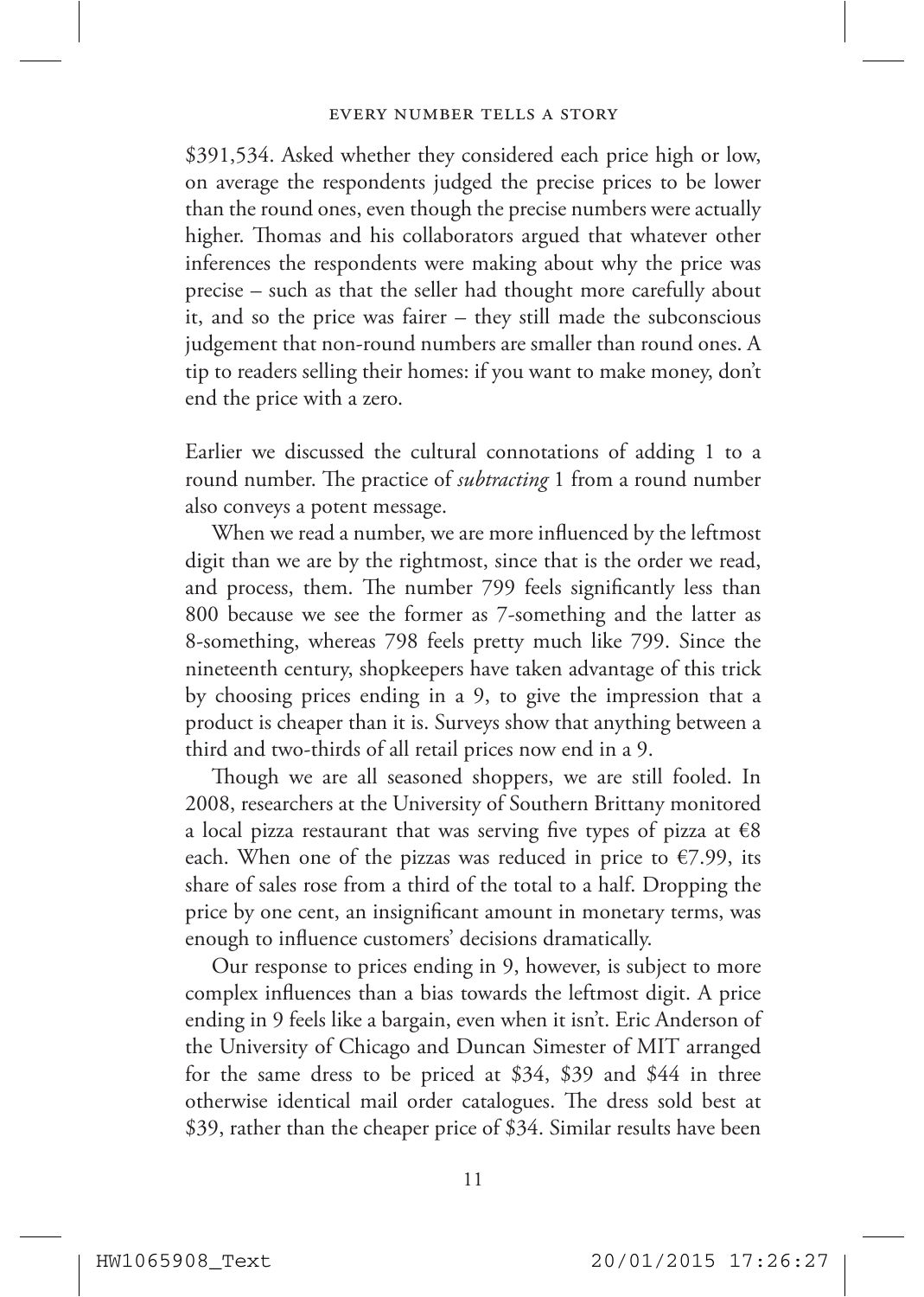# CHAPTER ONE

found in other studies: the 9-ending is a cue that the item has been discounted and is therefore a good deal. But the association of 9 with bargains can also mean that a 9-priced product looks cheap, or can give the impression that the seller is somehow manipulating you. An upmarket restaurant, for example, would never dream of pricing a main course at, say, £22.99. Nor would you trust a therapist who charged £59.99 a session. The prices would be £23 and £60, which feel both classier and more honest. Our response to the number 9 is conditioned by a mixture of cultural and psychological factors. Numbers are not impartial and straightforward; they have baggage.

Shopkeepers have other reasons for using prices that end in a 9, or, for that matter, an 8. Tests show that prices ending in 8 and 9 are much harder to recall than prices ending in 0 and 5, since the brain takes longer to store and process them. If you don't want your customers to remember a price, to prevent them comparing prices, then use an 8- or 9-ending. Conversely, if you *do* want a customer to remember a price, perhaps to reinforce that it is cheaper than rival products, label it £5 and not £4.98. Traders, in fact, use an array of psychological number tricks to reduce price awareness. For example, a Cornell University study showed that by leaving the currency sign off a menu – so that the price of a dish was listed as 20 rather than \$20 – a New York restaurant increased average spend per customer by eight per cent. The '\$' reminds us of the pain of paying. Another clever menu strategy is to show the prices immediately after the description of each dish, rather than listing them in a column, since listing prices facilitates price comparison. You want to encourage diners to order what they want, whatever the price, rather than reminding them which dish is most expensive.

Perhaps the most blatant use of number psychology in retail, however, is the display of absurdly expensive items to create an artificial benchmark. The  $£100,000$  car in the showroom and the £10,000 pair of shoes in the shop window are there not because the manager thinks they will sell, but as decoys to make the alsoexpensive £50,000 car and £5,000 shoes look cheap. Supermarkets use similar strategies. We are surprisingly susceptible to number cues when it comes to making decisions, and not just when shopping. In one study, 52 German judges read a description of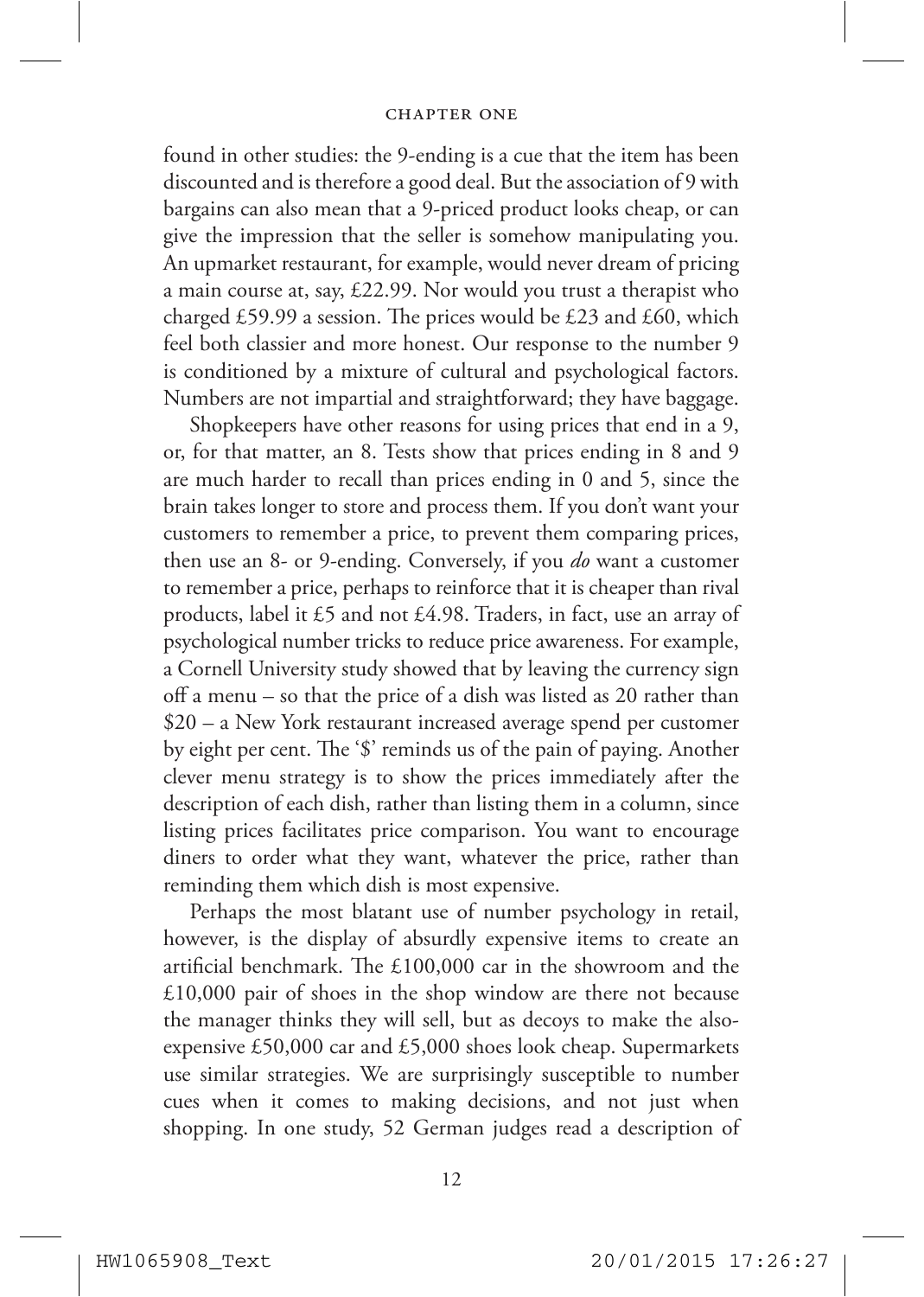# EVERY NIIMBER TELLS A STORY

*Roast fillet of smoked haddock with warm potato salad and crispy onions 7.50 Cream of mushroom soup with truffle chantilly 5.50 Warm organic Gloucestershire chicken ballotine stuffed with herbed couscous and leek fondue 8.20*

| Roast fillet of smoked haddock with warm potato       |
|-------------------------------------------------------|
|                                                       |
| Cream of mushroom soup with truffle chantilly $£5.50$ |
| Warm organic Gloucestershire chicken ballotine        |
| stuffed with herbed couscous and leek fondue  £8.20   |

# *Good menu, bad menu.*

a woman caught shoplifting, and then rolled a pair of dice, loaded to land either on 1 and 2, or on 3 and 6. Once the dice were rolled, the judges were asked to state whether they would sentence the girl to more or fewer months in prison than the sum of the numbers on the dice, and then to specify the exact sentence. The judges who rolled 3 gave her five months on average, while the judges who rolled 9 gave her eight. The judges were experienced professionals, yet the mere suggestion of a number with no connection to the case determined the length of sentence.

If earnest German judges can be swayed by an irrelevant random number, think about the rest of us. Every time we perceive a number it primes us, influencing our behaviour in ways we are not always aware of and cannot always control.

Another response to numbers is affection. After counting, calculating and quantifying with our numerical tools it is common to develop feelings for them. Jerry Newport, for example, loves some numbers like friends. I had not realized the depth of our collective number love, however, until I conducted an online experiment, asking members of the public to nominate their favourite numbers and explain their choices. I was taken aback not only by the level of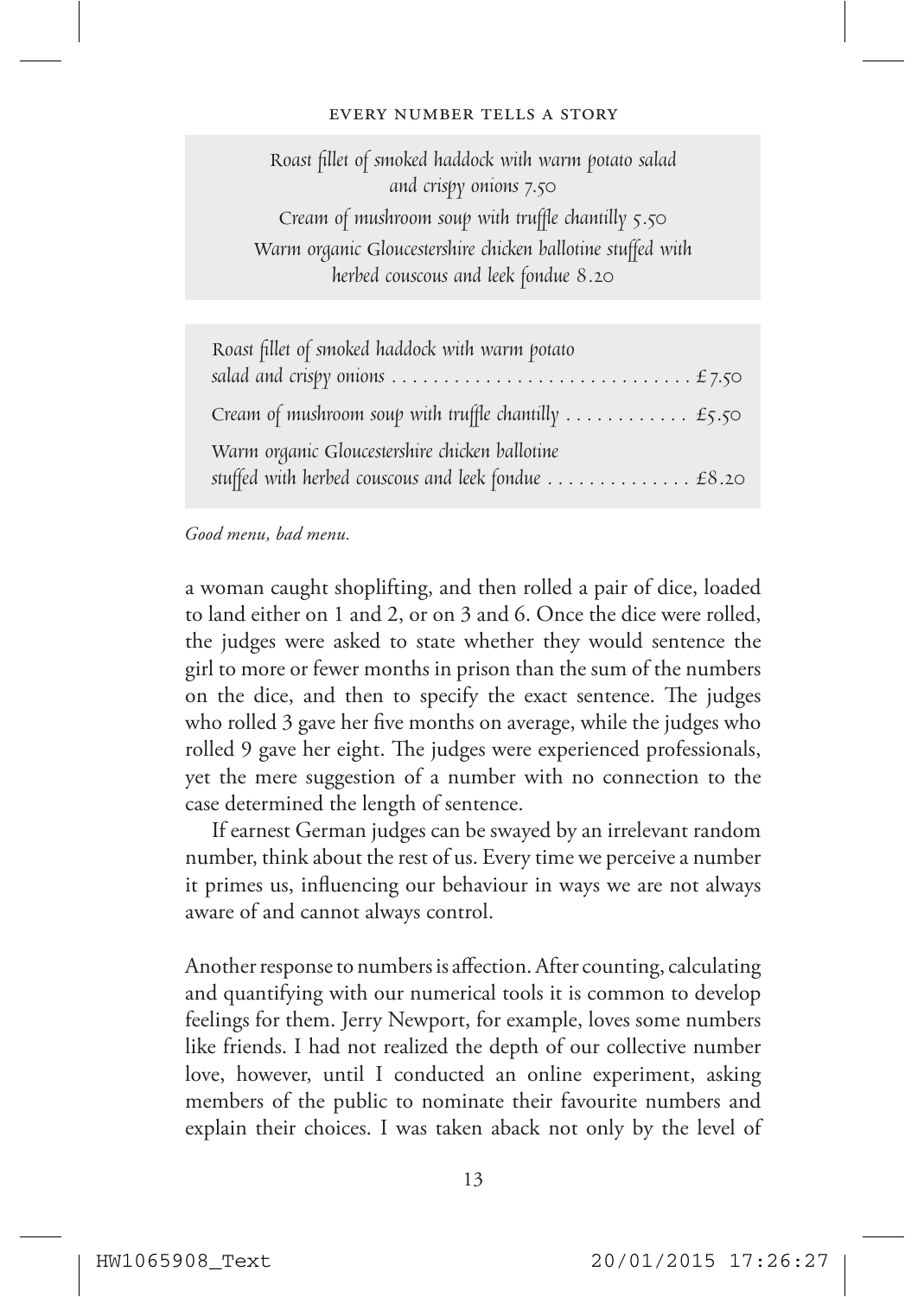interest – more than 30,000 people took part in the first few weeks – but also by the variety and tenderness of the submissions: 2, because the respondent has two piercings; 6, because the sixth track on the respondent's favourite albums is always the best song; 7.07, since the respondent used to always wake up at 7.07am, and once her shopping added up to \$7.07 in front of the cute cashier at her local shop; 17, because that's how many minutes the respondent takes to cook rice; 24, because the respondent sleeps with her left leg kicked out like a 4 and her boyfriend sleeps like a 2 on his side; 73, known to fans of *The Big Bang Theory* as the 'Chuck Norris of numbers', because the main character, Sheldon Cooper, points out that it is the 21st prime number, and its mirror 37 is the 12th; 83, because it sounds good to exaggerate with, as in 'I must have done it 83 times!'; 101, because it is the lowest whole number with an 'a' in it; 120, because it is divisible by 2, 3, 4, 5, 6, 8 and 10, providing the respondent with sufficient numbers to count up and down to get to sleep; 159, because it is the diagonal on a phone keyboard; 18,912, because its cadence makes it 'the most beautiful sounding number in the world'; and 142,857, the phoenix number, because its first six multiples are well-ordered numerical anagrams of itself:

```
142857142857
142857 \times 1 = 142857142857 \times 2 = 285714142857 \times 3 = 428571142857 \times 4 = 571428142857 \times 5 = 714285142857 \times 6 = 857142142857 \times 7 = 9999999
```
'Having a favourite number means that you get a little buzz every time you happen to be sitting in seat 53 on a train, or notice that the time is 09:53,' wrote one respondent. 'I can't think of a reason not to have a favourite number.'

With the caveat that the survey was voluntary and self-selecting, a bit of fun rather than rigorously undertaken academic research, the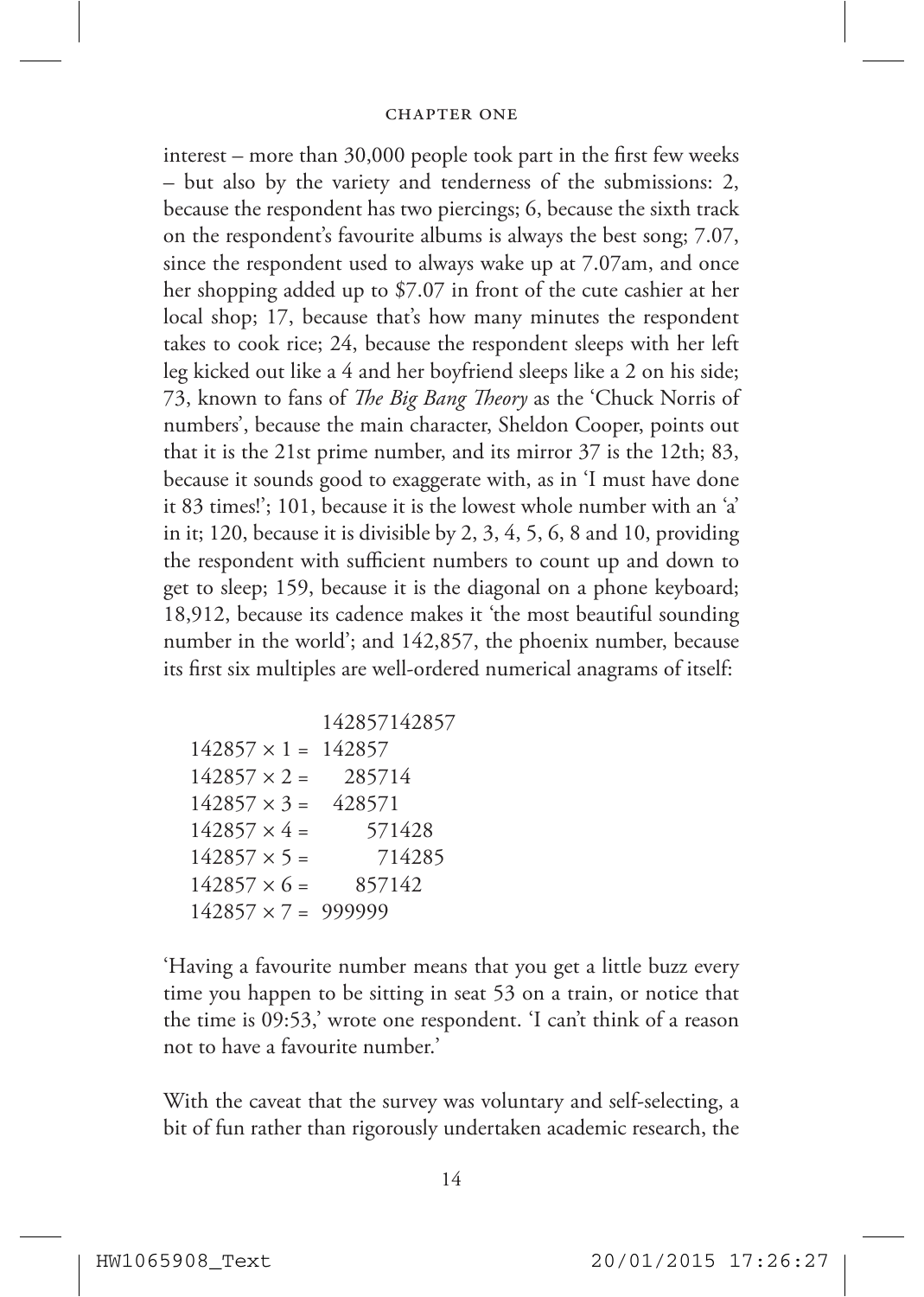data revealed fascinating patterns in favourite number choices.

Firstly, the span of our number hug is huge: 1123 individual numbers from 30,025 submissions. There were votes for every whole number between 1 and 100, and 472 of the numbers between 1 and 1000. The lowest whole number that failed to pick up any votes was 110. Surely the world's least-loved number?

Here's the final table:

| Position                | Number                  | Percentage |
|-------------------------|-------------------------|------------|
| $\,1$                   | 7                       | 9.7%       |
| $\overline{c}$          | $\overline{\mathbf{3}}$ | 7.5%       |
| $\overline{\mathbf{3}}$ | 8                       | 6.7%       |
| $\overline{4}$          | $\overline{4}$          | 5.6%       |
| 5                       | 5                       | 5.1%       |
| 6                       | 13                      | 5.0%       |
| 7                       | 9                       | 4.8%       |
| 8                       | 6                       | 3.4%       |
| 9                       | $\overline{c}$          | 3.4%       |
| 10                      | 11                      | 2.9%       |
| 11                      | 42                      | 2.8%       |
| 12                      | 17                      | 2.7%       |
| 13                      | 23                      | 2.3%       |
| 14                      | 12                      | 2.2%       |
| 15                      | 27                      | 1.9%       |
| 16                      | 22                      | 1.5%       |
| 17                      | 21                      | 1.4%       |
| 18                      | $\pi$                   | 1.4%       |
| 19                      | 14                      | 1.3%       |
| 20                      | 24                      | 1.2%       |
| 21                      | $\,1$                   | 1.2%       |
| 22                      | 16                      | 1.2%       |
| 23                      | 10                      | 1.2%       |
| 24                      | 37                      | 1.0%       |
| 25                      | $\boldsymbol{0}$        | 1.0%       |
| 26                      | 19                      | 0.9%       |
| 27                      | 18                      | 0.8%       |
| 28                      | $\ell$                  | 0.7%       |
| 29                      | 28                      | 0.7%       |
| 30                      | 69                      | 0.6%       |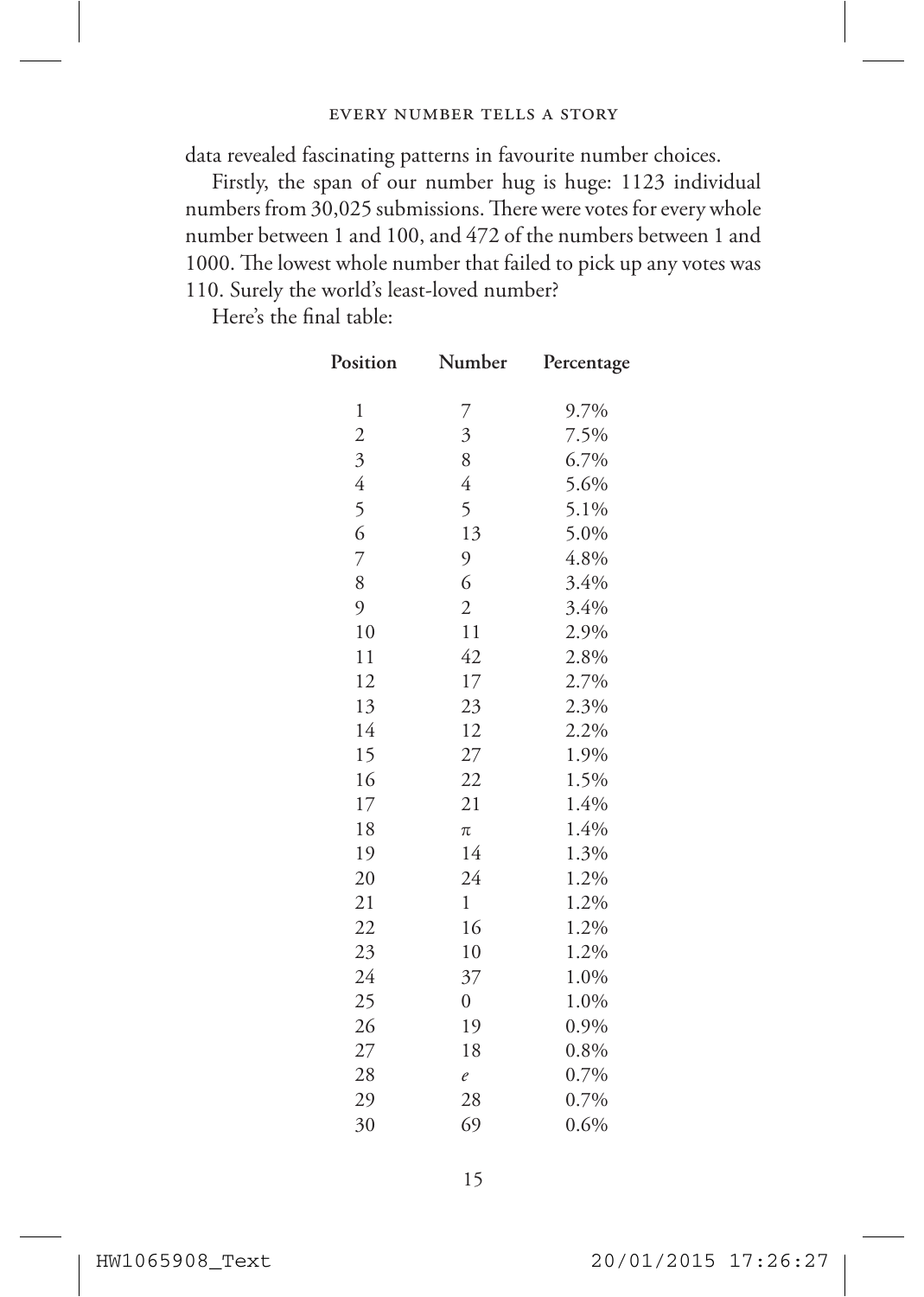Roughly speaking, we like single digits best, and the bigger a number is, the less we like it. The table also reveals a shocking indifference towards round numbers. The numbers from two to nine are all in the top ten, but ten is way down in 23rd place, twenty is in 50th and thirty in 69th. Ten is the cornerstone of the decimal system, yet it is not very lovable, possibly because it is always prostituting itself as an approximation.

Some numbers are chosen for their numerical properties, such as the phoenix number on p. 14, and also the constants  $\pi$  and  $e$ , which we will look at much more closely later in this book. Usually, however, a number is chosen for a personal reason, most commonly because it is the day of the month we were born. Yet the distinction between a numerical and a personal reason is not clear-cut, since there are some numbers that are rarely chosen as favourites even if the person was born on that day. For example, if you were born on the 10th of the month, you are six times less likely to choose 10 as your favourite number than you are likely to choose 7 if you were born on the 7thof the month. If you were born on the 30th you are forty times less likely to choose 30. Some numbers evidently make better favourites than others. (One of the reasons I became so curious about favourite numbers is because I don't have one. and I couldn't quite believe that so many other people felt so passionately about them. Now I blame my lack of a favourite number on the fact that I was not born between the 2nd and the 9th of the month.)

The historic tendency of odd numbers to attract more attention than even numbers is reflected in the survey. Among the submissions for numbers between 1 and 1000, the ratio of those preferring odds over evens is about 60:40. The table also shows that Douglas Adams' joke that 42 is the answer to life, the universe and everything is still hilarious more than three decades after he first made it. (His gag plays on our collective feelings about numbers too: 42 works because it is so bland. It would not be as funny had he chosen, say, 41, which is odd and prime.) The appearance of 69 shows that juvenile humour cannot be eliminated from internet polls.

–––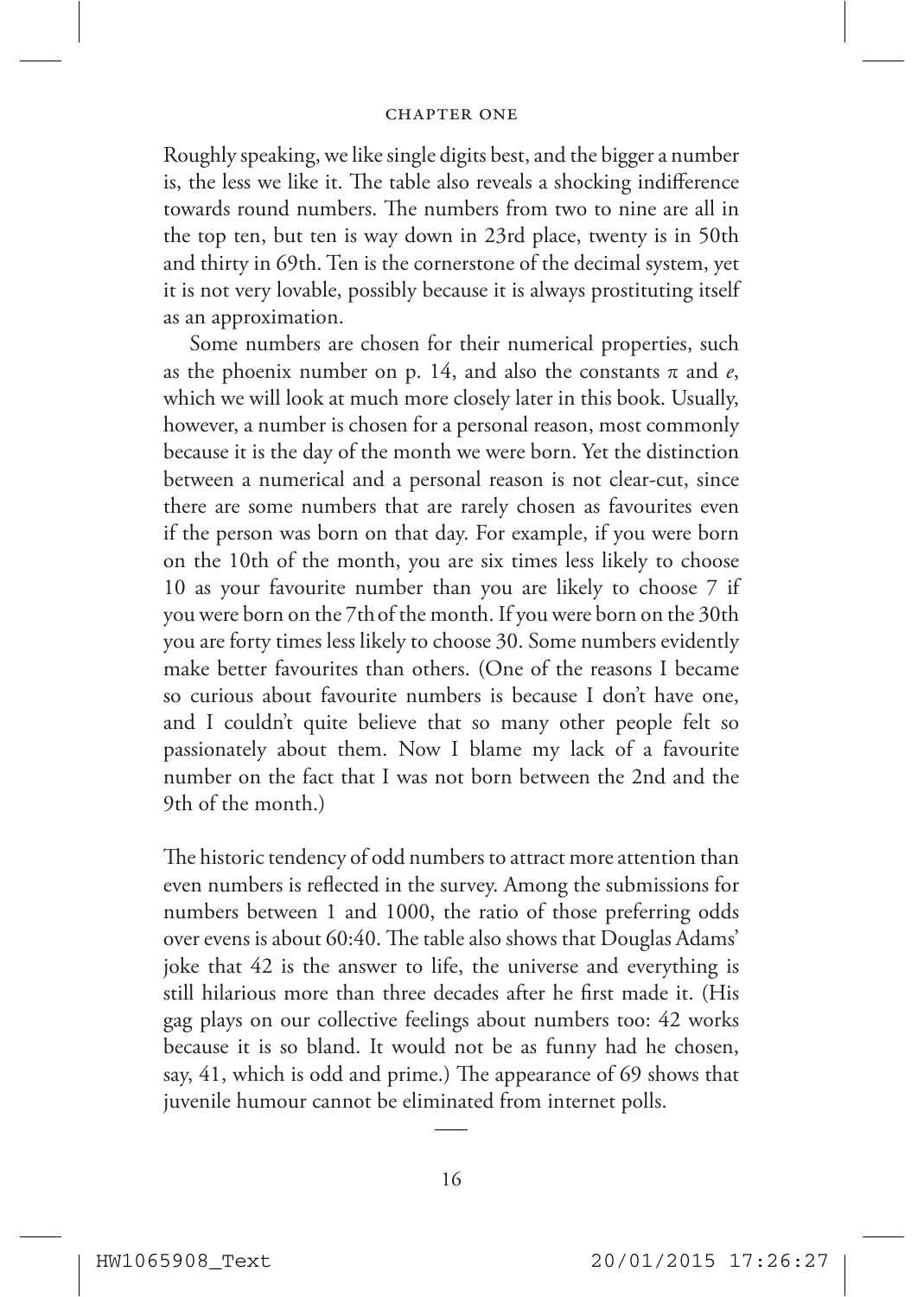Seven came first overall. It was also the unanimous choice irrespective of the age, gender and mathematical ability of the respondent, which is hardly a surprise. Seven has been the most culturally feted number for as long as we know. Wonders of the world, deadly sins, ages of man, pillars of wisdom, brides for brothers, seas, samurai and dwarves all come in sevens. Babylonian ziggurats were built with seven storeys, the Egyptians spoke of the seven gates of the netherworld, the Vedic sun god has seven horses, and Muslims must walk round the Kaaba seven times during the Hajj. Even now, the fundamental rhythm of our lives is a cycle of seven: the number of days in a week.

The very first thing humans counted was time. We carved notches on sticks and daubed splotches on rocks to mark the passing of days. Our first calendars were tied to astronomical phenomena, such as the new moon, which meant that the number of days in each calendar cycle varied, in the case of the new moon between 29 or 30 days, since the exact length of a lunar cycle is 29.53 days. In the middle of the first millennium BCE, however, the Jews introduced a new system. They decreed that the Sabbath come every seven days ad infinitum, irrespective of planetary positions. The continuous seven-day cycle was a significant step forward for humanity. It emancipated us from consistent compliance with Nature, placing numerical regularity at the heart of religious practice and social organization, and since then the seven-day week has become the world's longest-running uninterrupted calendrical tradition.

But why *seven* days in the week? Seven was already the most mystical of numbers by the time the Jews declared that God took six days to make the world, and rested the day after. Earlier peoples had also used seven-day periods in their calendars, although never repeated in an endless loop. The most commonly accepted explanation for the predominance of seven in religious contexts is that the ancients observed seven planets in the sky: the Sun, the Moon, Venus, Mercury, Mars, Jupiter and Saturn. Indeed, the names Saturday, Sunday and Monday come from the planets, although the association of planets with days dates from Hellenic times, centuries after the seven-day week had been introduced. It is ironic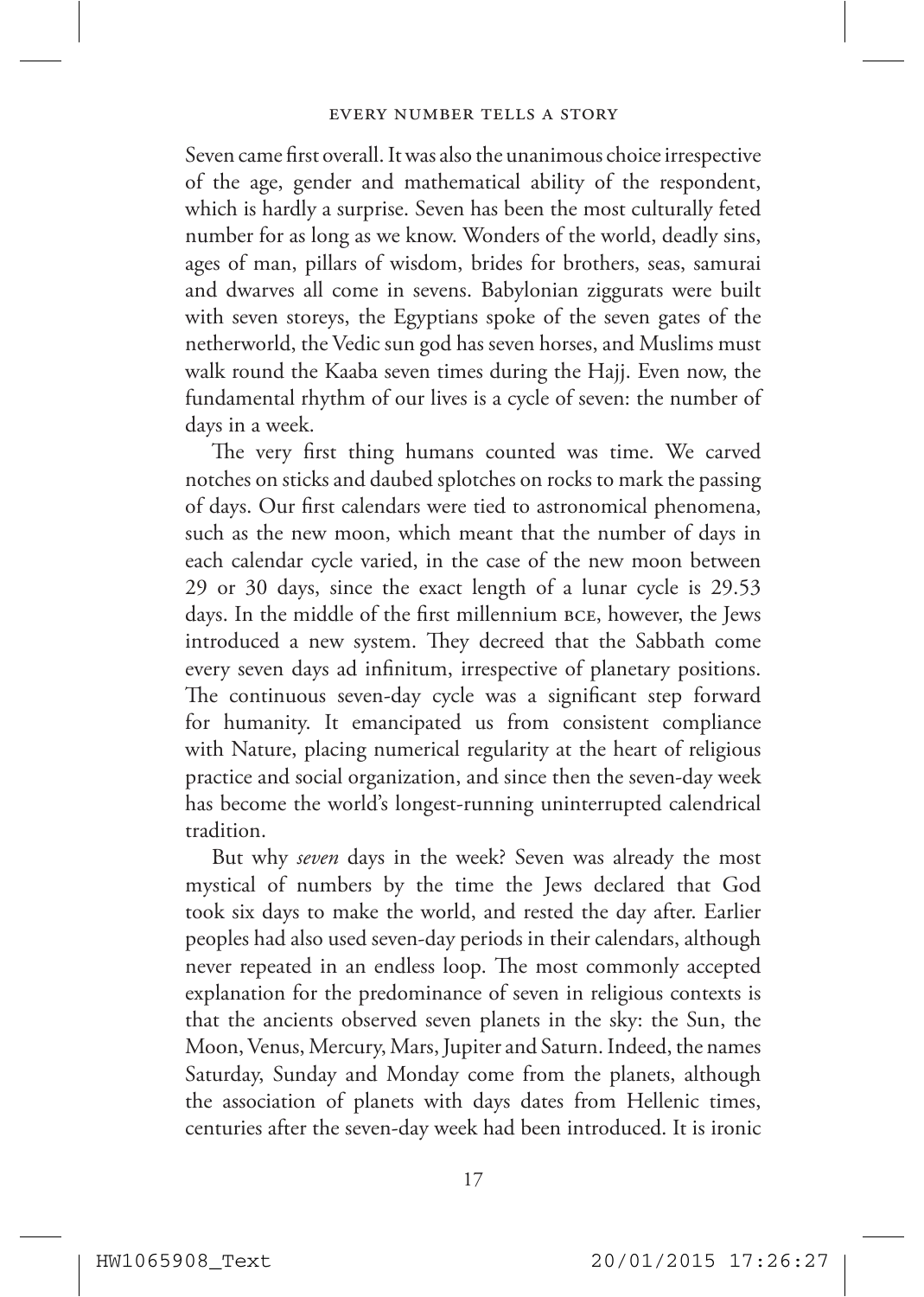#### CHAPTER ONE

that the Jewish week – the first calendar system to sever the link between the planetary orbits and the counting of days – ended up with its seven days named after the planets. Perhaps the astrological connection made the week more resilient to competing systems. Some historians argue that a period of seven days was originally chosen because it is roughly a quarter of a 29.53-day lunar month. But if divisibility were the issue a more accurate calendar would have had five weeks of six days, six weeks of five days, or even three weeks of ten days.

The Egyptians used the following hieroglyph for seven,  $\mathcal{A}$ , the human head, which suggests another possible reason for the number's symbolic importance. There are seven orifices in the head: the ears, eyes, nostrils and mouth. Human physiology provides other explanations too. Six days might be the optimal length of time to work before you need a day's rest, or seven might be the most appropriate number for our working memory: the number of things the average person can hold in his or her head simultaneously is seven, plus or minus two.

I'm not convinced by any of the reasons above, even if they are happy coincidences. Seven is special not because of planets, orbits or orifices, but because of arithmetic. Seven is unique among the first ten numbers because it is the only number that cannot be multiplied or divided within the group. When 1, 2, 3, 4 and 5 are doubled the answer is less than or equal to ten. The numbers 6, 8 and 10 can be halved and 9 is divisible by three. Of the numbers we can count on our fingers, only 7 stands alone: it neither produces nor is produced. Of course the number feels special. It is!

Psychologists have studied the uniqueness of seven for decades. When people are asked to think of a digit off the top of their heads, they are most likely to think of a 7. When asked to think of a number between 1 and 20, the majority will think of 17. Such is the subconscious drive towards numbers ending in 7 that it is the basis of a classic trick, in which the magician asks a volunteer to think of a two-digit odd number between 1 and 50 whose digits are different (so 15 is permitted but 11 is not), and correctly predicts that he or she is thinking of … the number in the footnote overleaf. Have a guess before you look.\* The psychologists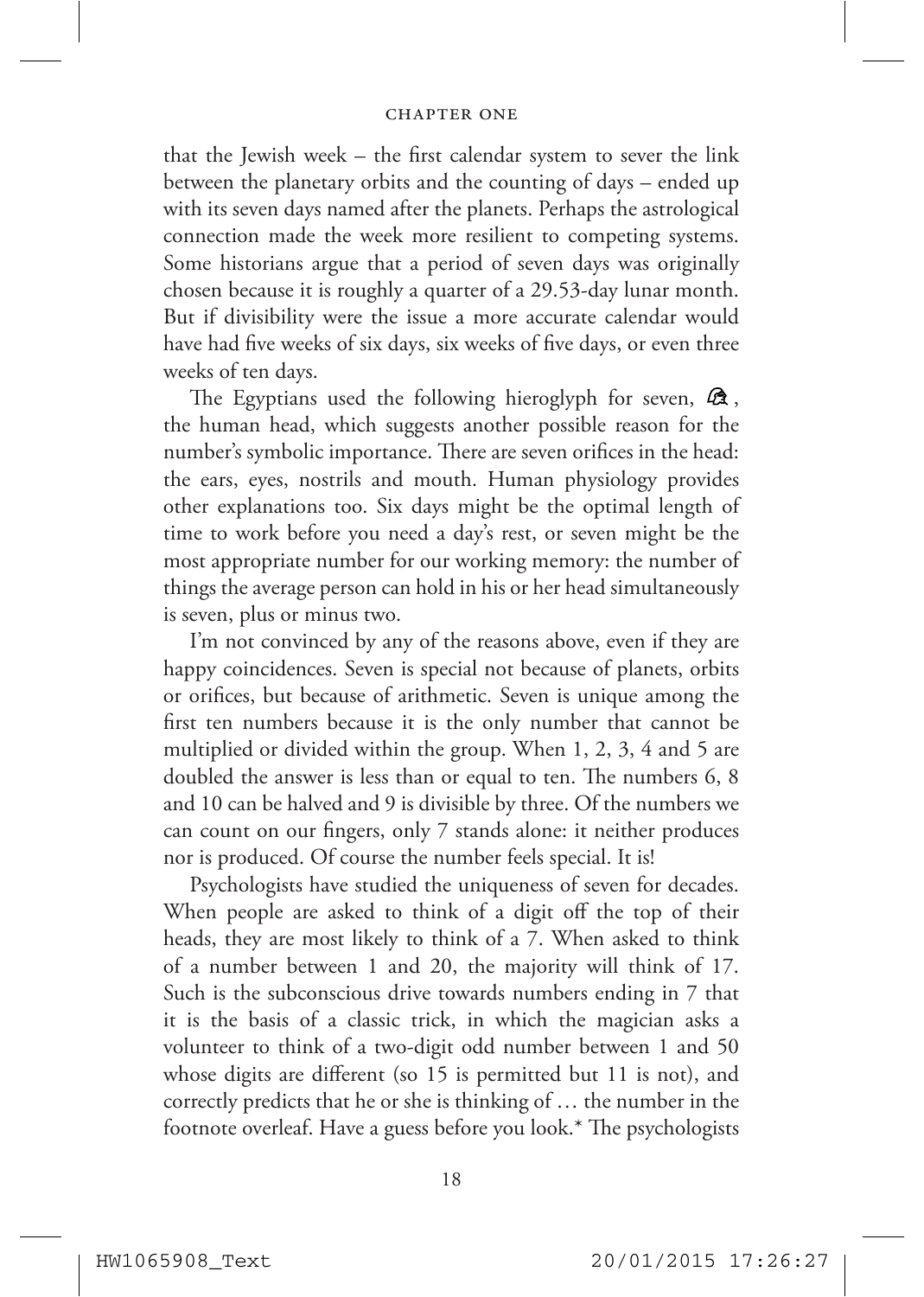Michael Kubovy and Joseph Psotka argued that when asked to generate a random digit, participants will eliminate numbers that seem too unspontaneous – the even numbers, the multiples of three, and the numbers 0, 1 and 5 since they fall either at the beginning or the middle of the sequence. Seven is the oddest man out – non-even, non-round and prime.

A favourite number reflects one's uniqueness. You can't do better than seven, the ultimate outsider.

Numbers express *quantities*. In the submissions to my online survey, however, respondents frequently attributed *qualities* to them. Noticeably, colours. The number that was most commonly described as having its own colour was four (52 votes), which most respondents (17) said was blue. Seven was next (28 votes), which most respondents (9) said was green, and in third place came five (27 votes), which most respondents (9) said was red. Seeing colours in numbers is a manifestation of synaesthesia, a condition in which certain concepts can trigger incongruous responses, and which is thought to be the result of atypical connections being made between parts of the brain.

In the survey, numbers were also labelled 'warm', 'crisp', 'chagrined', 'peaceful', 'overconfident', 'juicy', 'quiet' and 'raw'. Taken individually, the descriptions are absurd, yet together they paint a surprisingly coherent picture of number personalities. Below is a list of the numbers from one to thirteen, together with words used to describe them taken from the survey responses.

| One   | Independent, strong, honest, brave, straightforward,<br>pioneering, lonely.    |
|-------|--------------------------------------------------------------------------------|
| Two   | Cautious, wise, pretty, fragile, open, sympathetic,<br>quiet, clean, flexible. |
| Three | Dynamic, warm, friendly, extrovert, opulent, soft,<br>relaxed, pretentious.    |
| Four  | Laid-back, rogue, solid, reliable, versatile,<br>down-to-earth, personable.    |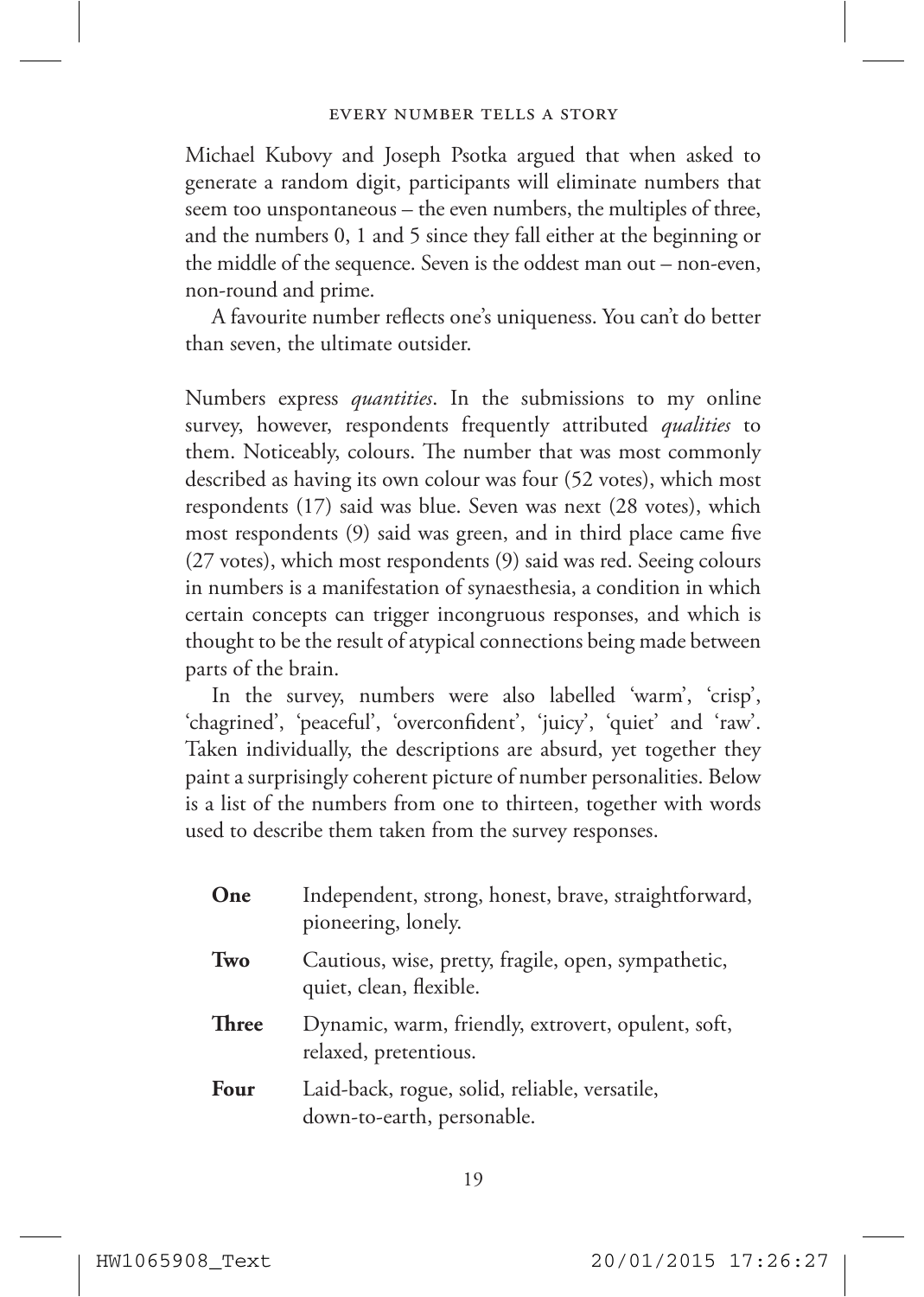# CHAPTER ONE

| Five          | Balanced, central, cute, fat, dominant but not too<br>much so, happy.                     |
|---------------|-------------------------------------------------------------------------------------------|
| <b>Six</b>    | Upbeat, sexy, supple, soft, strong, brave, genuine,<br>courageous, humble.                |
| <b>Seven</b>  | Magical, unalterable, intelligent, awkward,<br>overconfident, masculine.                  |
| Eight         | Soft, feminine, kind, sensible, fat, solid, sensual,<br>huggable, capable.                |
| <b>Nine</b>   | Quiet, unobtrusive, deadly, genderless, professional,<br>soft, forgiving.                 |
| <b>Ten</b>    | Practical, logical, tidy, reassuring, honest, sturdy,<br>innocent, sober.                 |
| Eleven        | Duplicitous, onomatopoeic, noble, wise, homey,<br>bold, sturdy, sleek.                    |
| <b>Twelve</b> | Malleable, heroic, imperial, oaken, easy-going,<br>non-confrontational.                   |
|               | <b>Thirteen</b> Gawky, transitional, creative, honest, enigmatic,<br>unliked, dark horse. |

You don't need to be a Hollywood screenwriter to spot that Mr One would make a great romantic hero, and Miss Two a classic leading lady. The list is nonsensical, yet it makes sense. The association of one with male characteristics, and two with female ones, also remains deeply ingrained.

Since the favourite-number survey was voluntary, it was biased towards those people who already had clear emotional attachments to numbers. But what about everyone else?

Take the number 44.

Do you like it? Do you dislike it? Do you remain unmoved?

Dan King and Chris Janiszewski, the professors we met earlier in our discussion of the shampoo Zinc 24, conducted an experiment

<sup>\*</sup> Most people think of 37.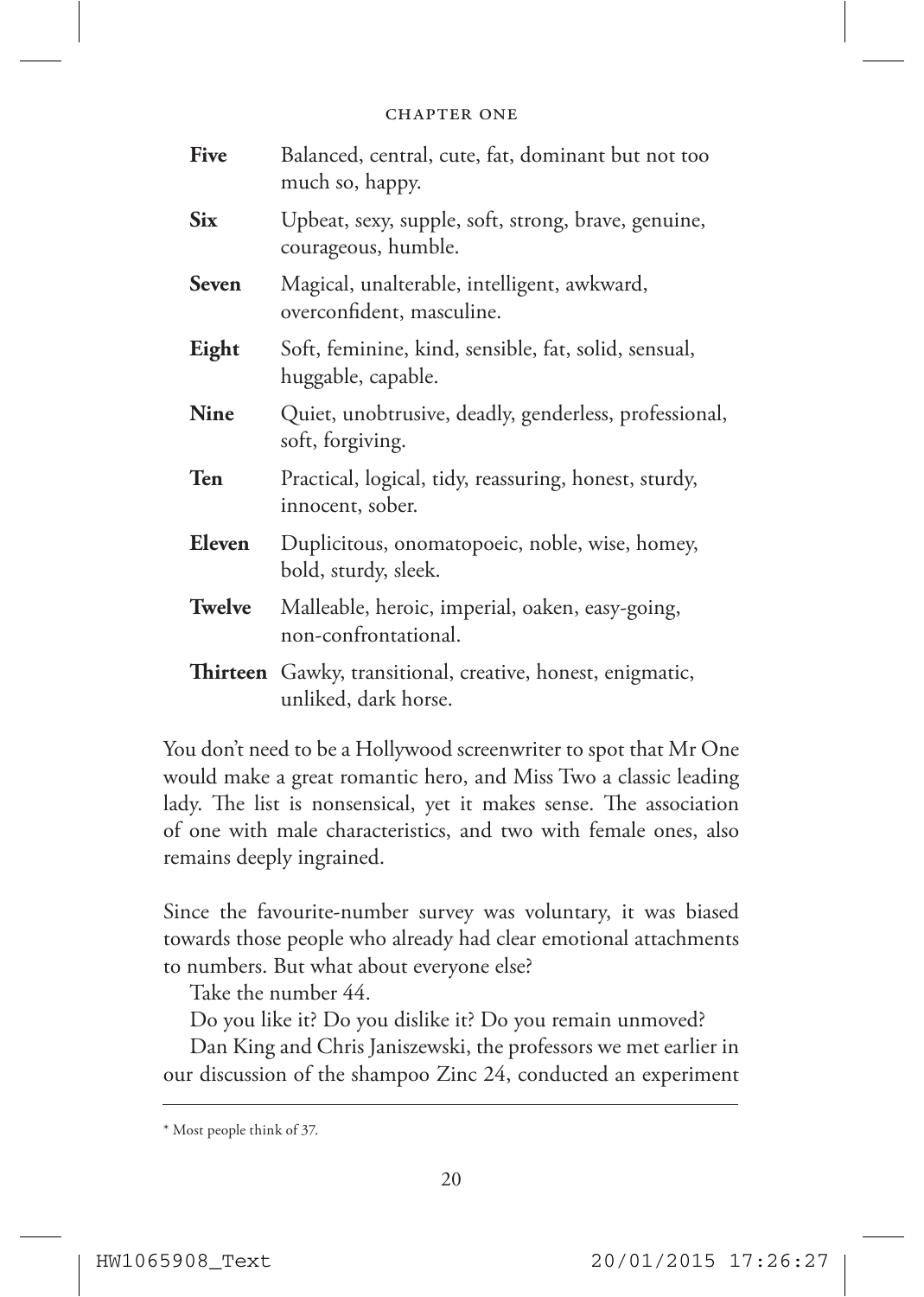in which all participants indicated whether they liked, disliked or felt neutral about every number from 1 to 100. The numbers were ranked from most liked to least liked.

The responses demonstrated that this was not a ridiculous question to ask. Our liking of numbers follows clear patterns, as shown below in a 'heat map' in which the numbers from 1 to 100 are represented by squares. (The top row of each grid contains the numbers 1 to 10, the second row the numbers 11 to 20, and so on.) The numbers marked with black squares represent those that are 'most liked' (the top twenty in the rankings), the white squares are the 'least liked' (the bottom twenty) and the squares in shades of grey are the numbers ranked in between.



The heat map shows conspicuous patches of order. Black squares are mostly positioned at the top of the grid, showing on average that low numbers are liked best. The left sloping diagonal through the centre reveals that two-digit numbers where both digits are the same are also attractive. We like patterns. Most strikingly, however, four white columns display the unpopularity of numbers ending in 1, 3, 7 and 9. King and Janiszewski's opinion, as mentioned previously, is that numbers that are the answers to common arithmetical problems, such as numbers that appear in the times tables, are more familiar, more fluently processed and hence more liked. The even numbers and numbers ending in 5 are *always* divisible, but the numbers ending in 1, 3, 7 and 9 are often not.

In a similar experiment, Marisca Milikowski of the University of Amsterdam asked participants to rank each number between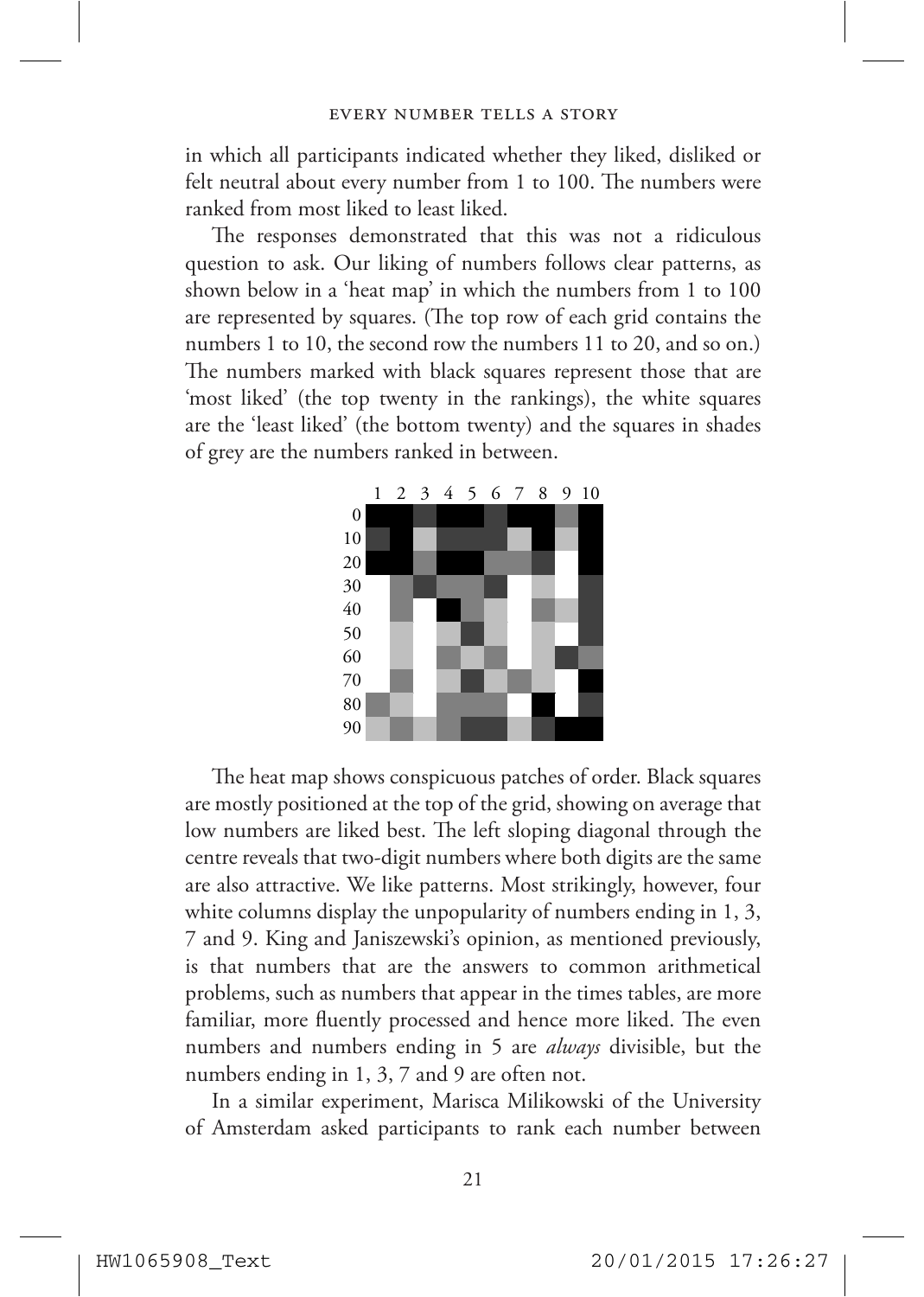1 and 100 on three scales: between good and bad, between heavy and light, and between excitable and calm. Again, when asked to project non-mathematical meanings onto numbers, our responses are remarkably coherent. I have translated the results into the heat maps opposite.

The patterns are pronounced. The white columns in the 'Good' grid show that numbers ending in 3, 7 and 9 are the least good, which is perhaps not surprising, since we saw previously that we like them least. In the 'Heavy' grid, the black has sunk to the bottom, indicating that the larger a number is, the heavier we interpret it to be. The pattern in the 'Excitable' grid is not obvious at first, but upon examination the columns ending in an odd number are darker on average than those ending in an even number. Odds are excitable, and evens calm. We find it easy to project nonmathematical meanings onto numbers, and these meanings reflect numerical properties, most clearly size and divisibility.

The bottom left grid is a heat map of number rankings from the favourite number survey, with the top 20 favourites in black, and so on. The bottom right grid displays the results of another online survey I set up, in which participants chose a number at random between 1 and 100. The 20 most popular nominations are in black. Interestingly, these two maps resemble each other: when asked to think about which number we like best, and when asked to think of the first number that comes into our heads, we tend to nominate the same candidates. Counter-intuitively, our favourite numbers are generally not the numbers that we like best or think are most good. Like is very different from *love*.

When I first saw the heat maps, I instantly thought of Jerry Newport, the world champion mental calculator and former taxi driver I visited in Arizona. Jerry told me that when he comes face to face with a four or five digit number, he spontaneously 'sieves' out the prime numbers. In other words, he initially calculates if it is possible to divide the number by 2, and then by 3, and then by 5, 7, 11, and so on upwards, in order to decompose it into its unique prime divisors.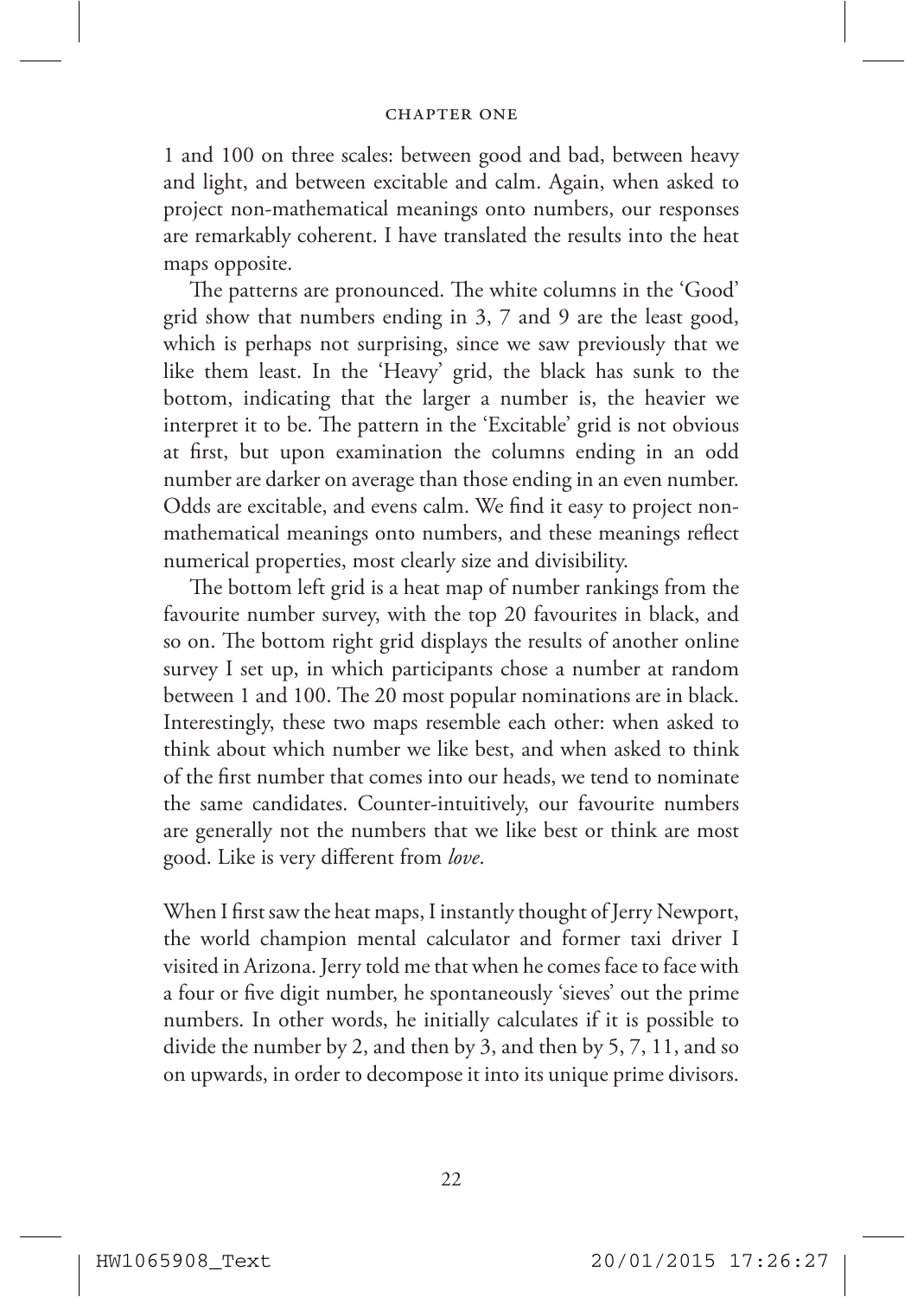





**Heavy**





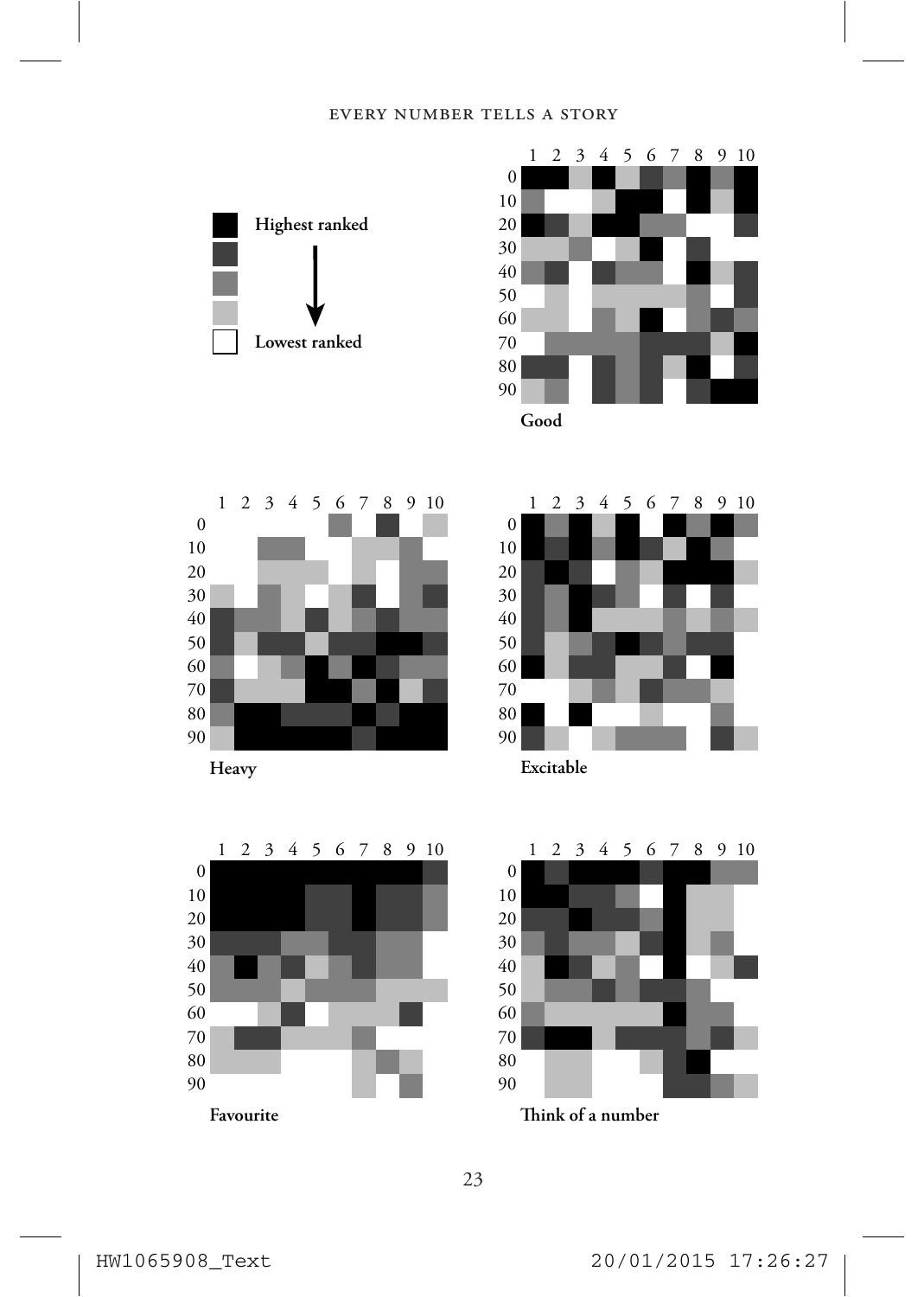As we saw:

$$
2761 = 11 \times 251
$$
  

$$
2762 = 2 \times 1381
$$
  

$$
2763 = 3 \times 3 \times 307
$$

The heat maps brought it home to me that we are all sieving prime numbers. The facing page has the original grids with the primes marked on them. They look like sieves! In 'Liked' and 'Good', the primes fit almost perfectly into the white spaces, as if they are falling through holes in a wire gauze. Conversely, the majority of the primes in 'Excitable', 'Favourite' and 'Think of a number' fall on the black and dark grey squares, as if these grids are sieves designed to catch them. The prime numbers are significant features of our internal landscape of numbers, not just for savants like Jerry Newport, but for the rest of us, too. Our brains are always switched on to arithmetic.

Numbers assault us at every moment of the day. They holler from clocks, phones, newspaper pages, computer screens, street signs, price tags, bus stops, addresses, licence plates, billboards and books. As we've seen in this chapter, they ceaselessly needle our neurons. And when we look right back at them, amazing patterns come into view.